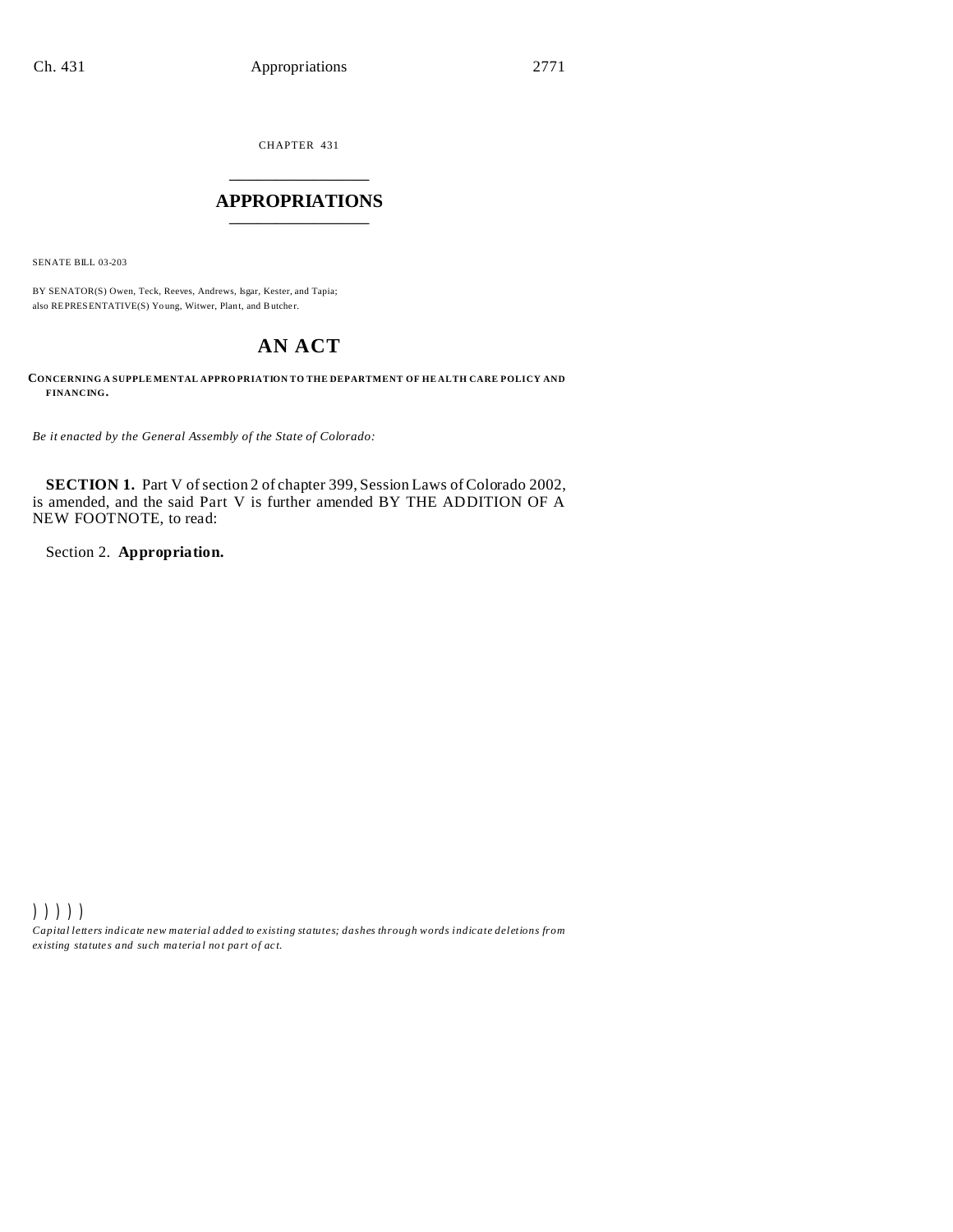| Ch. 431                                               |                           |              |                                                | Appropriations                                 |                           |                                       |                         | 2772    |
|-------------------------------------------------------|---------------------------|--------------|------------------------------------------------|------------------------------------------------|---------------------------|---------------------------------------|-------------------------|---------|
|                                                       |                           |              |                                                |                                                | <b>APPROPRIATION FROM</b> |                                       |                         |         |
|                                                       | ITEM &<br><b>SUBTOTAL</b> | <b>TOTAL</b> | <b>GENERAL</b><br><b>FUND</b>                  | <b>GENERAL</b><br><b>FUND</b><br><b>EXEMPT</b> | CASH<br><b>FUNDS</b>      | CASH<br><b>FUNDS</b><br><b>EXEMPT</b> | FEDERAL<br><b>FUNDS</b> |         |
|                                                       | \$                        | \$           | \$                                             | \$                                             | \$                        | \$                                    | \$                      |         |
|                                                       |                           |              |                                                | <b>PART V</b>                                  |                           |                                       |                         |         |
|                                                       |                           |              | DEPARTMENT OF HEALTH CARE POLICY AND FINANCING |                                                |                           |                                       |                         |         |
| (1) EXECUTIVE DIRECTOR'S OFFICE <sup>38, 39, 40</sup> |                           |              |                                                |                                                |                           |                                       |                         |         |
| <b>Personal Services</b>                              | 2,074,161                 |              | 916,609(M)                                     |                                                |                           | 54,993 <sup>a</sup>                   | 1.102.559               |         |
|                                                       | 2,000,833                 |              | 872,252(M)                                     |                                                |                           |                                       | 1,073,588               |         |
|                                                       | $(31.6$ FTE)              |              |                                                |                                                |                           |                                       |                         |         |
| Colorado Benefits                                     |                           |              |                                                |                                                |                           |                                       |                         |         |
| Management System                                     |                           |              |                                                |                                                |                           |                                       |                         |         |
| $(CBMS)^{37, 41, 42}$                                 | 413,945                   |              | 206,973(M)                                     |                                                |                           |                                       | 206,972                 |         |
|                                                       | 397,387                   |              | 198,694(M)                                     |                                                |                           |                                       |                         | 198,693 |
|                                                       | $(6.0$ FTE)               |              |                                                |                                                |                           |                                       |                         |         |
| Health, Life, and Dental                              | 366,297                   |              | 170,781(M)                                     |                                                |                           | $1,366$ <sup>*</sup>                  |                         | 194,150 |
|                                                       | 329,660                   |              | 149,939                                        |                                                |                           | $1,523^{\circ}$                       | 178,198                 |         |
| Short-term Disability                                 | 14,061                    |              | 6,471(M)                                       |                                                |                           | 47°                                   |                         | 7,543   |
|                                                       | 12,897                    |              | 5,935(M)                                       |                                                |                           | 43 <sup>a</sup>                       |                         | 6,919   |
| Salary Survey and                                     |                           |              |                                                |                                                |                           |                                       |                         |         |
| Senior Executive Service                              | 521,283                   |              | 247,421(M)                                     |                                                |                           | 1,875 <sup>a</sup>                    | 271,987                 |         |
| Performance-based Pay                                 |                           |              |                                                |                                                |                           |                                       |                         |         |
| Awards                                                | 134,769                   |              | 67,344(M)                                      |                                                |                           | 593 <sup>a</sup>                      |                         | 66,832  |
| Workers' Compensation                                 | 57,674                    |              | 28,837(M)                                      |                                                |                           |                                       |                         | 28,837  |
| <b>Operating Expenses</b>                             | 181,963                   |              | 95,603(M)                                      |                                                |                           | 350 <sup>a</sup>                      |                         | 86,010  |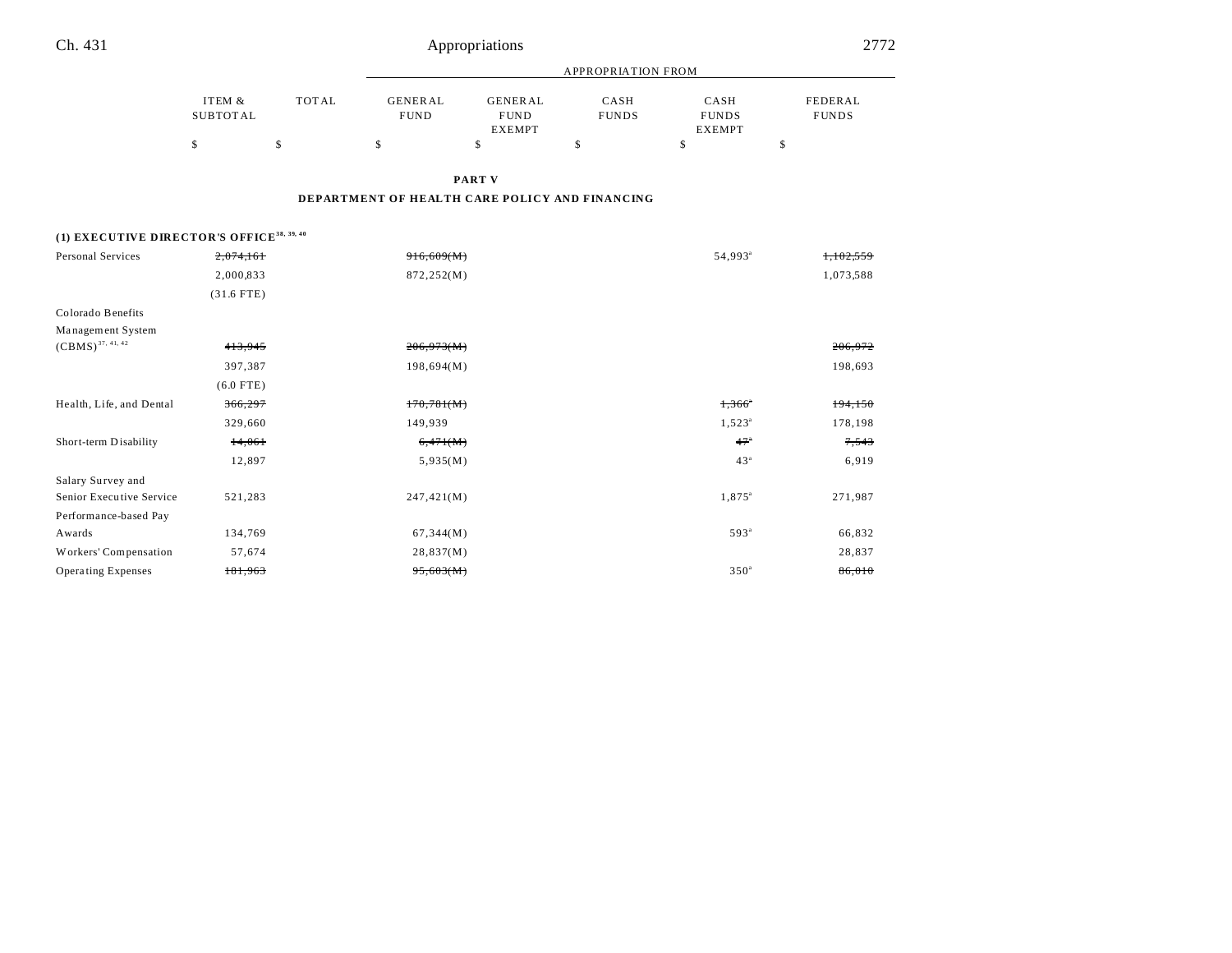|                          | 244,967    |              | 127, 105(M)      |                  |                   | 117,512    |
|--------------------------|------------|--------------|------------------|------------------|-------------------|------------|
| Legal Services and Third |            |              |                  |                  |                   |            |
| Party Recovery Legal     |            |              |                  |                  |                   |            |
| Services for 13,403      |            |              |                  |                  |                   |            |
| hours                    | 801,499    |              | $328,105(M)^{b}$ | $65,003^{\circ}$ | $5,349^{\circ}$   | 403,042    |
| <b>HMO LAWSUIT</b>       |            |              |                  |                  |                   |            |
| <b>EXPENSES</b>          | 1,198,870  |              | 394,435(M)       |                  | $205,000^{\circ}$ | 599,435    |
| ROCKY MOUNTAIN HMO       |            |              |                  |                  |                   |            |
| <b>LAWSUIT JUDGMENT</b>  |            |              |                  |                  |                   |            |
| PAYMENT                  | 21,220,164 |              | 10,610,082(M)    |                  |                   | 10,610,082 |
| Administrative Law       |            |              |                  |                  |                   |            |
| Judge Services           | 352,606    |              | 176,303(M)       |                  |                   | 176,303    |
|                          | 536,986    |              | 268,493(M)       |                  |                   | 268,493    |
| Computer Systems Costs   | 356,622    |              | 145,841(M)       |                  | $32,471(T)^d$     | 178,310    |
|                          | 360,194    |              | 147,628(M)       |                  |                   | 180,095    |
| Payment to Risk          |            |              |                  |                  |                   |            |
| Management and           |            |              |                  |                  |                   |            |
| Property Funds           | 75,733     |              | 37,866(M)        |                  |                   | 37,867     |
| Capitol Complex Leased   |            |              |                  |                  |                   |            |
| Space                    | 325,992    |              | 162,996(M)       |                  |                   | 162,996    |
|                          | 324,016    |              | 162,008(M)       |                  |                   | 162,008    |
| Transfer to the          |            |              |                  |                  |                   |            |
| Department of Human      |            |              |                  |                  |                   |            |
| Services for Related     |            |              |                  |                  |                   |            |
| Administration           | 58,303     |              | 29,152(M)        |                  |                   | 29,151     |
|                          |            | 5,734,908    |                  |                  |                   |            |
|                          |            | 28, 275, 235 |                  |                  |                   |            |
|                          |            |              |                  |                  |                   |            |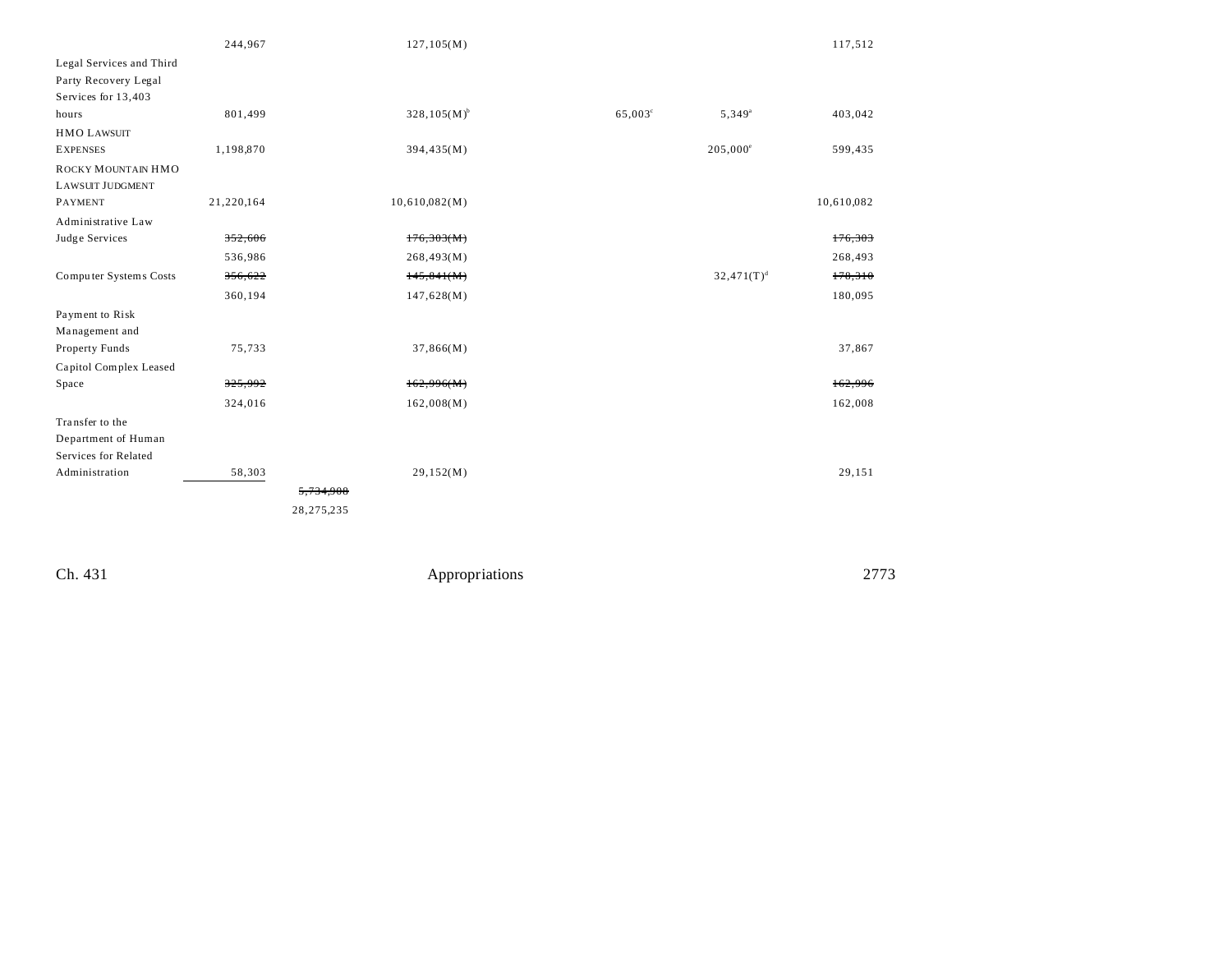|          | APPROPRIATION FROM |                |               |              |               |              |
|----------|--------------------|----------------|---------------|--------------|---------------|--------------|
|          |                    |                |               |              |               |              |
| ITEM &   | <b>TOTAL</b>       | <b>GENERAL</b> | GENERAL       | CASH         | CASH          | FEDERAL      |
| SUBTOTAL |                    | <b>FUND</b>    | <b>FUND</b>   | <b>FUNDS</b> | <b>FUNDS</b>  | <b>FUNDS</b> |
|          |                    |                | <b>EXEMPT</b> |              | <b>EXEMPT</b> |              |
|          |                    |                |               |              |               |              |

a These amounts shall be from the Children's Basic Health Plan Trust created in Section 26-19-105, C.R.S.

 $\alpha$  Of this amount, \$21,928 is exempt from the statutory limit on state General Fund appropriations pursuant to Section 24-75-201.1 (1) (a) (III) (B), C.R.S.

c This amount shall be from third party recoveries.

<sup>d</sup>This amount shall be from the Old Age Pension Fund appropriated in the Department of Human Services.

<sup>E</sup> THIS AMOUNT SHALL BE FROM THE ATTORNEY FEES AND COSTS FUND CREATED PURSUANT TO SECTION 24-31-108 (2), C.R.S.

### **(2) MEDICAL PROGRAMS ADMINISTRATION43, 44**

| <b>Personal Services</b>  | 9.260.099     | 4,239,323(M) | 71,913 <sup>a</sup> | 4,948,863  |
|---------------------------|---------------|--------------|---------------------|------------|
|                           | 9,001,925     | 4,035,522(M) |                     | 4,894,490  |
|                           | $(+47.7$ FTE) |              |                     |            |
|                           | $(142.0$ FTE) |              |                     |            |
| <b>Operating Expenses</b> | 684,213       | 330,671(M)   | 250 <sup>b</sup>    | 353,292    |
|                           | 666,495       | 321,812(M)   |                     | 344,433    |
| S.B. 01-78 Nursing        |               |              |                     |            |
| Home Quality of Care      |               |              |                     |            |
| Contract Costs            | 68,524        | 34,262(M)    |                     | 34,262     |
| Alternative Care Facility |               |              |                     |            |
| Cost Reporting System     |               |              |                     |            |
| Consulting Services       | 16,667        | 8,334(M)     |                     | 8,333      |
| Medicaid Management       |               |              |                     |            |
| <b>Information System</b> |               |              |                     |            |
| Contract                  | 18,324,459    | 4,418,380(M) | $147,191^{\circ}$   | 13,758,888 |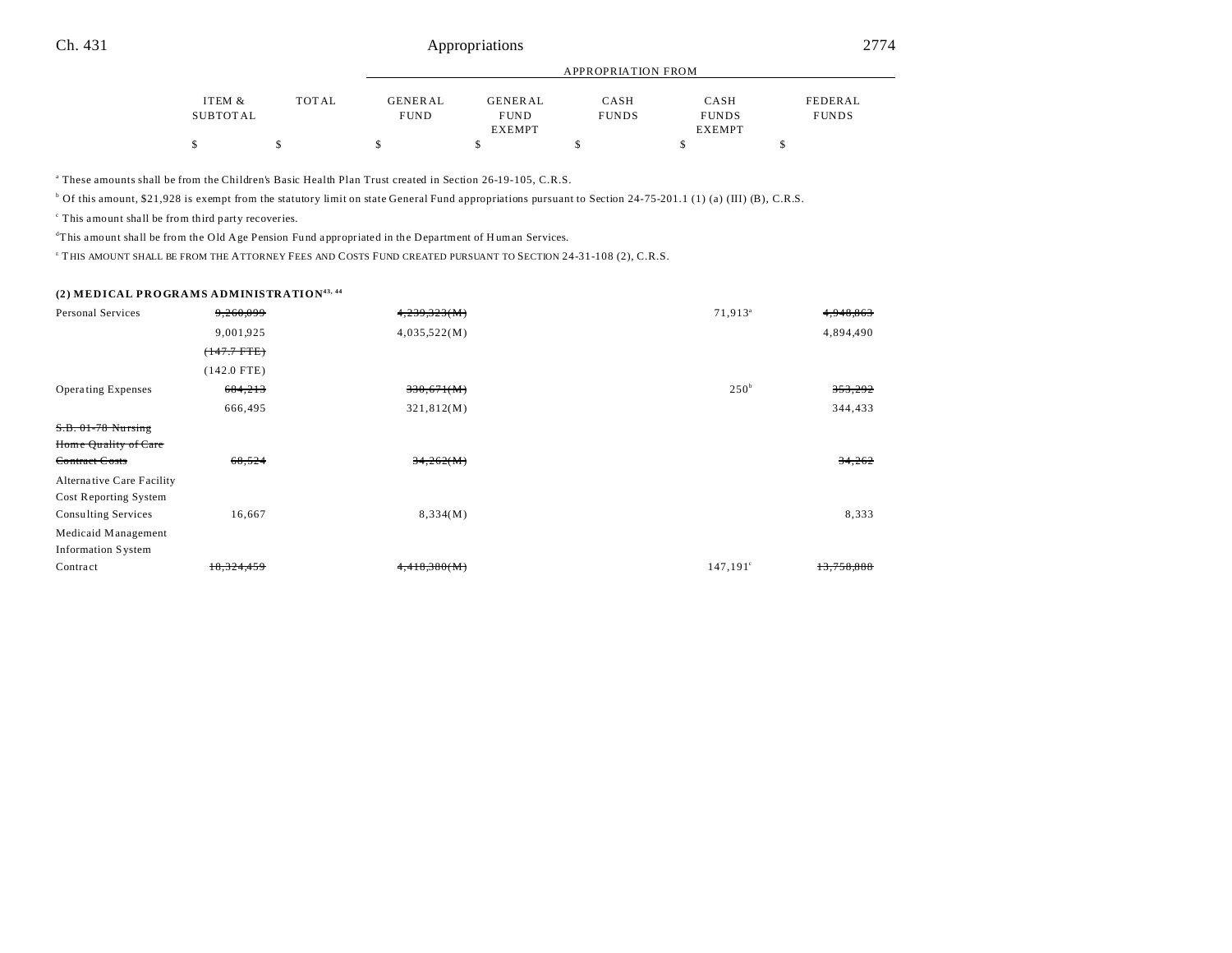|                                | 18,276,521  | 4,406,396(M)     |                   | 13,722,934 |
|--------------------------------|-------------|------------------|-------------------|------------|
| Health Insurance               |             |                  |                   |            |
| Portability and                |             |                  |                   |            |
| Accountability Act of          |             |                  |                   |            |
| 1996 (HIPAA)                   |             |                  |                   |            |
| <b>Implementation Staffing</b> |             |                  |                   |            |
| Costs                          | 298,576     | $70,180(M)^{d}$  | $6,250^{\circ}$   |            |
|                                | 330,376     | $32,048(M)^d$    | $3,469^{\circ}$   | 294,859    |
|                                | $(5.0$ FTE) |                  |                   |            |
|                                | $(5.3$ FTE) |                  |                   |            |
| Health Insurance               |             |                  |                   |            |
| Portability and                |             |                  |                   |            |
| Accountability Act of          |             |                  |                   |            |
| 1996 (HIPAA)                   |             |                  |                   |            |
| <b>Implementation Contract</b> |             |                  |                   |            |
| $\text{Costs}^{45}$            | 11,530,545  | $2,753,374(M)^4$ | 180,967           | 8,596,204  |
|                                | 8,280,216   | $945,845(M)^d$   | $143,865^{\circ}$ | 7,190,506  |
| Health Insurance               |             |                  |                   |            |
| Portability and                |             |                  |                   |            |
| Accountability Act of          |             |                  |                   |            |
| 1996 (HIPAA)                   |             |                  |                   |            |
| Implementation Central         |             |                  |                   |            |
| <b>State Appropriations</b>    | 2,214,057   | $520,407(M)^4$   | $46,351$ °        | 1,647,299  |
|                                | 2,182,257   | $364,642(M)^d$   | $22,582^{\circ}$  | 1,795,033  |
| Medicaid Authorization         |             |                  |                   |            |
| Cards                          | 1,323,100   | 661,550(M)       |                   | 661,550    |
|                                | 1,350,601   | 675,301(M)       |                   | 675,300    |
|                                |             |                  |                   |            |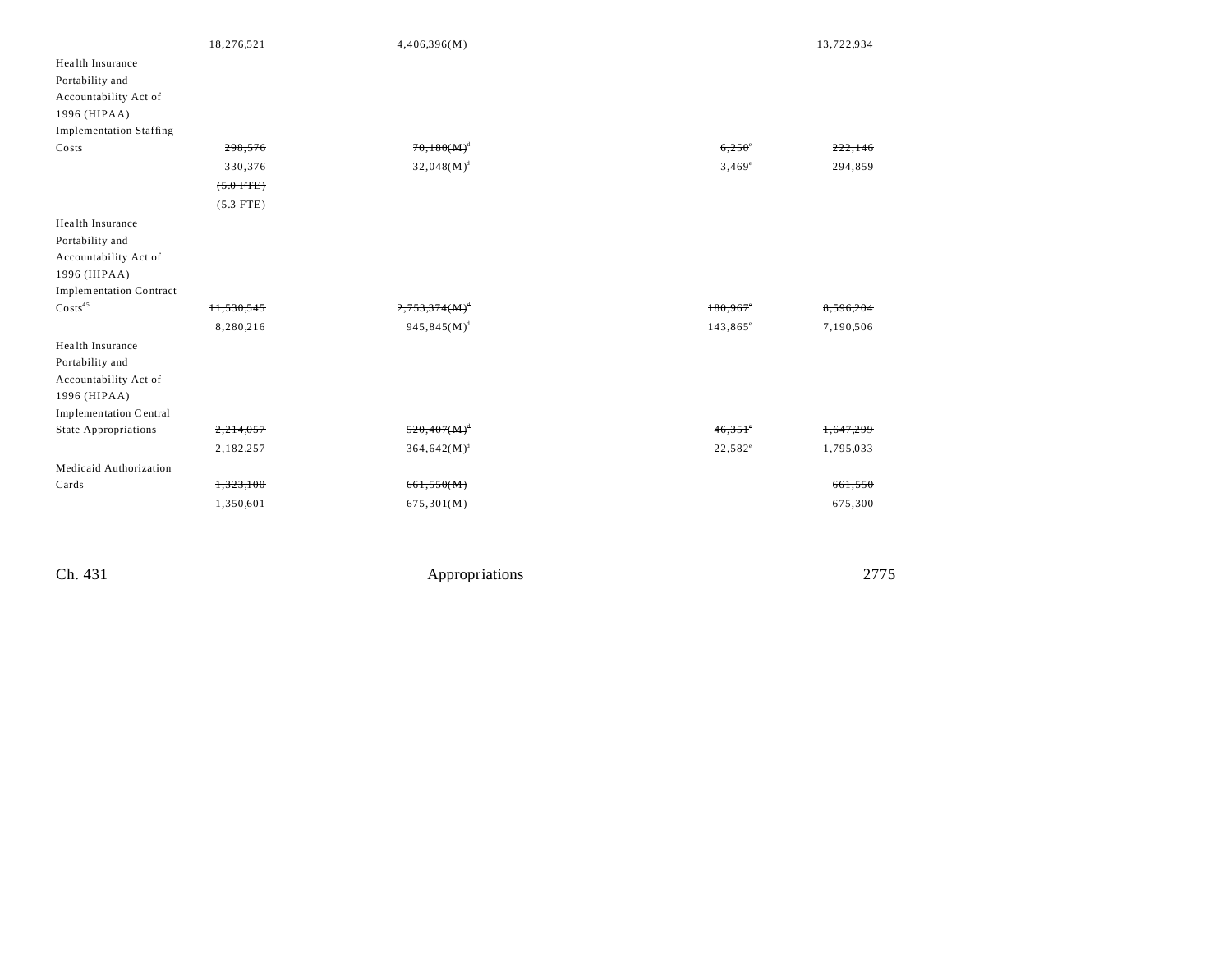| Ch. 431                         |                           |              | 2776                          |                                                |                           |                                       |                         |  |
|---------------------------------|---------------------------|--------------|-------------------------------|------------------------------------------------|---------------------------|---------------------------------------|-------------------------|--|
|                                 |                           |              |                               |                                                | <b>APPROPRIATION FROM</b> |                                       |                         |  |
|                                 | ITEM &<br><b>SUBTOTAL</b> | <b>TOTAL</b> | <b>GENERAL</b><br><b>FUND</b> | <b>GENERAL</b><br><b>FUND</b><br><b>EXEMPT</b> | CASH<br><b>FUNDS</b>      | CASH<br><b>FUNDS</b><br><b>EXEMPT</b> | FEDERAL<br><b>FUNDS</b> |  |
|                                 | \$                        | \$           | \$                            | \$                                             | \$                        | \$                                    | \$                      |  |
| Department of Public            |                           |              |                               |                                                |                           |                                       |                         |  |
| <b>Health and Environment</b>   |                           |              |                               |                                                |                           |                                       |                         |  |
| Facility Survey and             |                           |              |                               |                                                |                           |                                       |                         |  |
| Certification                   | 4,081,464                 |              | 1,124,860(M)                  |                                                |                           |                                       | <del>2.956.604</del>    |  |
|                                 | 4,128,415                 |              | 1,138,725(M)                  |                                                |                           |                                       | 2,989,690               |  |
| <del>Other Case-Mix</del>       |                           |              |                               |                                                |                           |                                       |                         |  |
| <del>Administrative Costs</del> | 42,000                    |              | 12,000(M)                     |                                                |                           |                                       | 30,000                  |  |
| Contractual Utilization         |                           |              |                               |                                                |                           |                                       |                         |  |
| Review                          | 4,557,179                 |              | 1,157,499(M)                  |                                                |                           | $1,093^b$                             | 3,398,587               |  |
|                                 | 4,366,066                 |              | 1,109,721(M)                  |                                                |                           |                                       | 3,255,252               |  |
| Early and Periodic              |                           |              |                               |                                                |                           |                                       |                         |  |
| Screening, Diagnosis,           |                           |              |                               |                                                |                           |                                       |                         |  |
| and Treatment Program           | 3,058,718                 |              | 1,529,359(M)                  |                                                |                           |                                       | 1,529,359               |  |
|                                 | 2,745,390                 |              | 1,372,695(M)                  |                                                |                           |                                       | 1,372,695               |  |
| Nursing Facility Audits         | 880,650                   |              | 440,325(M)                    |                                                |                           |                                       | 440,325                 |  |
|                                 | 879,530                   |              | 439,765(M)                    |                                                |                           |                                       | 439,765                 |  |
| Hospital and Federally          |                           |              |                               |                                                |                           |                                       |                         |  |
| Qualified Health Clinic         |                           |              |                               |                                                |                           |                                       |                         |  |
| Audits                          | 250,000                   |              | 125,000(M)                    |                                                |                           |                                       | 125,000                 |  |
| Nursing Home                    |                           |              |                               |                                                |                           |                                       |                         |  |
| Preadmission and                |                           |              |                               |                                                |                           |                                       |                         |  |
| <b>Resident Assessments</b>     | 1,240,534                 |              | 310,134(M)                    |                                                |                           |                                       | 930,400                 |  |
|                                 | 918,120                   |              | 229,530(M)                    |                                                |                           |                                       | 688,590                 |  |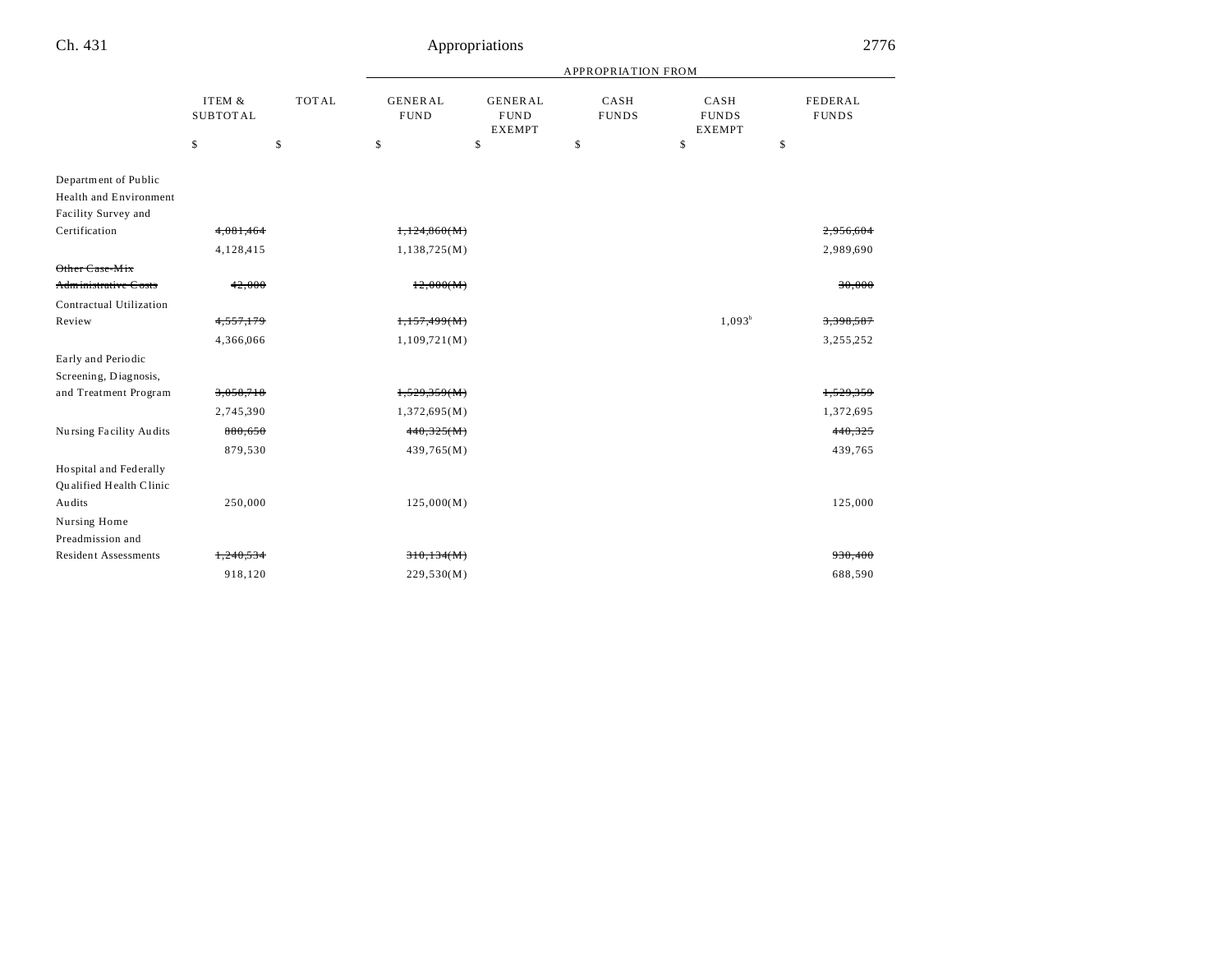| Nurse Aide Certification | 310,330       |            | 142,321(M) |             | $12,844(T)^f$ | 155,165 |
|--------------------------|---------------|------------|------------|-------------|---------------|---------|
| Nursing Home Quality     |               |            |            |             |               |         |
| Assessments              | 26,955        |            | 6,739(M)   |             |               | 20,216  |
| <b>Estate Recovery</b>   | 700,000       |            |            | $350,000^8$ |               | 350,000 |
| Single Entry Point       |               |            |            |             |               |         |
| Administration           | 65,900        |            | 32,950(M)  |             |               | 32,950  |
| Single Entry Point       |               |            |            |             |               |         |
| Audits                   | 35,339        |            | 17,669(M)  |             |               | 17,670  |
| Phone Triage/Advice      | 324,513       |            | 81,128(M)  |             |               | 243,385 |
|                          | 298,809       |            | 74,702(M)  |             |               | 224,107 |
| S.B. 97-05 Enrollment    |               |            |            |             |               |         |
| Broker                   | 1,073,258     |            | 536,629(M) |             |               | 536,629 |
|                          | 1,019,438     |            | 509,719(M) |             |               | 509,719 |
| Primary Care Physician   |               |            |            |             |               |         |
| Credentialing            | <b>H6,788</b> |            | 58,394(M)  |             |               | 58,394  |
|                          | 115,700       |            | 28,925(M)  |             |               | 86,775  |
| H.B. 01-1271 Medicaid    |               |            |            |             |               |         |
| Buy-in                   | 327,427       |            |            |             |               | 327,427 |
|                          |               | 60,811,295 |            |             |               |         |
|                          |               | 56,292,477 |            |             |               |         |

<sup>a</sup> Of this amount, \$24,907 shall be from the Breast and Cervical Cancer Prevention and Treatment Fund created in Section 26-4-532 (7), C.R.S., and \$47,006 shall be from the Children's Basic Health Plan Trust created in Section 26-19-105, C.R.S.

b This amount shall be from the Breast and Cervical Cancer Prevention and Treatment Fund created in Section 26-4-532 (7), C.R.S.

<sup>c</sup> Of this amount, \$146,867(T) shall be from the Old Age Pension Health and Medical Care Fund appropriated in the Department of Human Services and \$324 shall be from the Breast and Cervical Cancer Prevention and Treatment Fund created in Section 26-4-532 (7), C.R.S.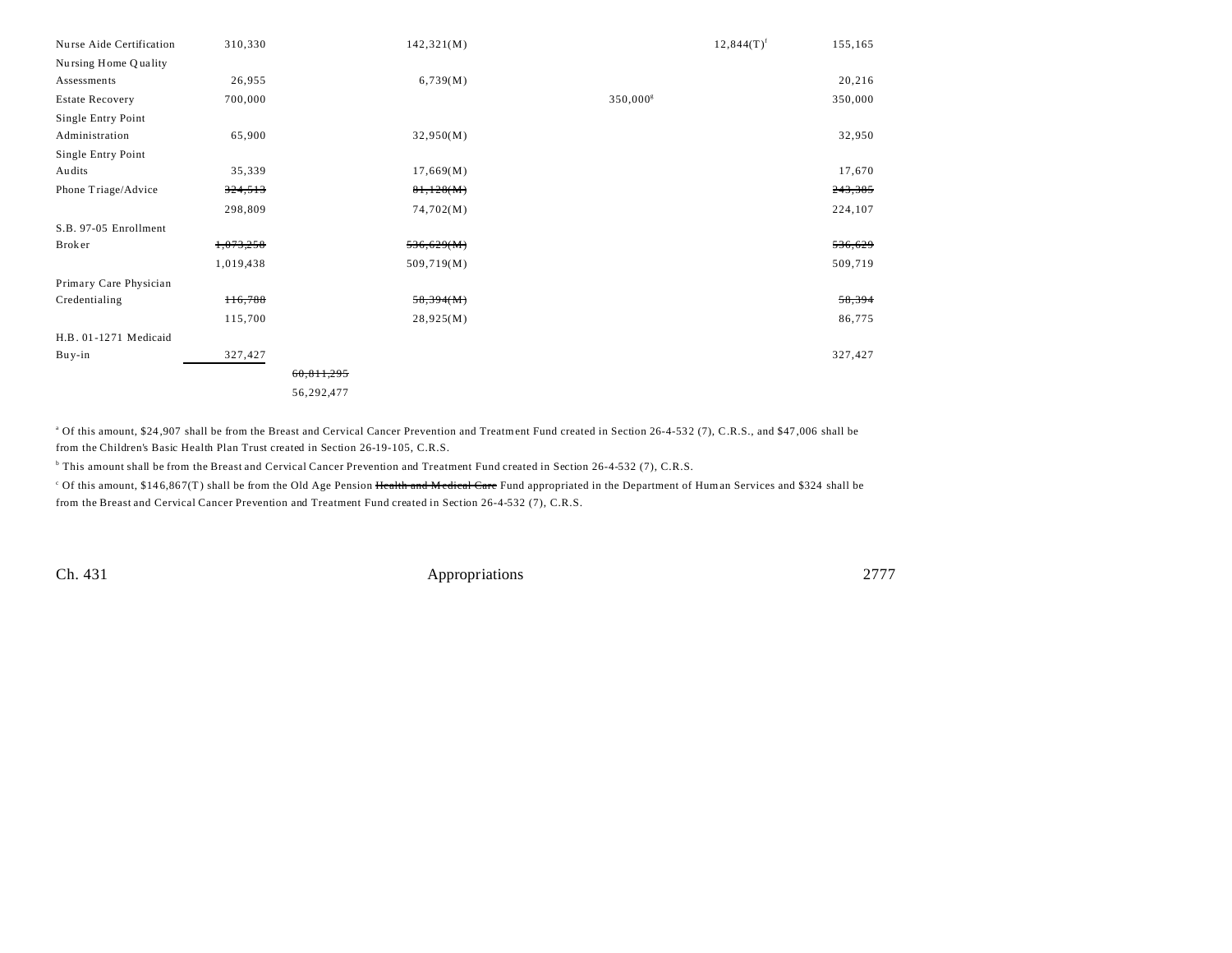|          | APPROPRIATION FROM |                |               |              |               |              |
|----------|--------------------|----------------|---------------|--------------|---------------|--------------|
|          |                    |                |               |              |               |              |
| ITEM &   | <b>TOTAL</b>       | <b>GENERAL</b> | GENERAL       | CASH         | CASH          | FEDERAL      |
| SUBTOTAL |                    | <b>FUND</b>    | <b>FUND</b>   | <b>FUNDS</b> | <b>FUNDS</b>  | <b>FUNDS</b> |
|          |                    |                | <b>EXEMPT</b> |              | <b>EXEMPT</b> |              |
|          |                    |                |               |              |               |              |

<sup>d</sup> Of these amounts, <del>\$3,333,893</del> \$1,332,467 is exempt from the statutory limit on state General Fund appropriations pursuant to Section 24-75-201.1 (1) (a) (III) (B), C.R.S.

e This amount shall be from the Children's Basic Health Plan Trust created in Section 26-19-105, C.R.S.

<sup>f</sup> This amount shall be from the Department of Regulatory Agencies.

<sup>8</sup> This amount shall be from estate recoveries.

# **(3) MEDICAL SERVICES PREMIUMS46, 47, 48, 49, 50, 51, 52, 53, 54, 54a**

| Services for 35,230 Old            |                        |  |
|------------------------------------|------------------------|--|
| Age Pensioners                     |                        |  |
| (OAP-A) at an average              |                        |  |
| cost of $f{+6.895.22}$             |                        |  |
| \$16,472.89                        | <del>595,218,541</del> |  |
|                                    | 580.339.942            |  |
| Services for 5,430 Old             |                        |  |
| Age Pensioners (OAP-B)             |                        |  |
| at an average cost of              |                        |  |
| <del>\$12,504.16</del> \$12,067.97 | <del>67.897.616</del>  |  |
|                                    | 65.529.053             |  |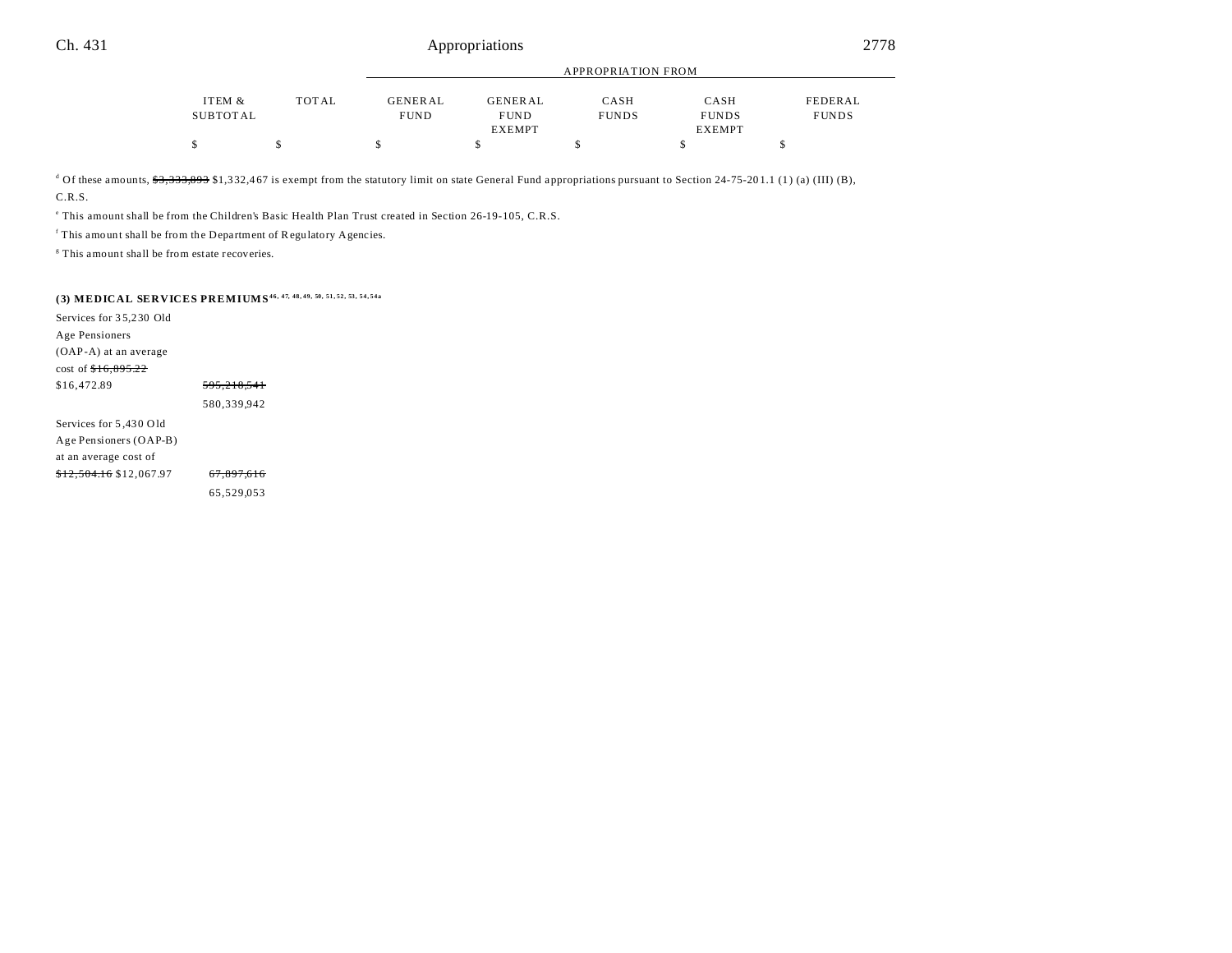| Services for 4,046 Old           |                        |
|----------------------------------|------------------------|
| Age Pension State                |                        |
| Medical Program clients          |                        |
| at an average cost of            |                        |
| <del>\$2,435.28</del> \$2,471.58 | 9,853,133              |
|                                  | 10,000,000             |
| Services for 49,669              |                        |
| Non-Elderly Disabled             |                        |
| Recipients of                    |                        |
| Supplemental Security            |                        |
| Income at an average             |                        |
| cost of \$10,450.73              |                        |
| \$10,080.33                      | <del>519,077,445</del> |
|                                  | 500,679,886            |
| Services for 38,349              |                        |
| Categorically Eligible           |                        |
| Low-income Adults at             |                        |
| an average cost of               |                        |
| <del>\$3,273.42</del> \$3,215.03 | <del>125,532,402</del> |
|                                  | 123,293,133            |
| Services for 158,488             |                        |
| Categorically Eligible           |                        |
| Low-income Children              |                        |
| and Baby Care Program            |                        |
| Children at an average           |                        |
| $cost of \frac{$1,750.40}{1}$    |                        |
|                                  |                        |
| \$1,710.24                       | <del>277,418,122</del> |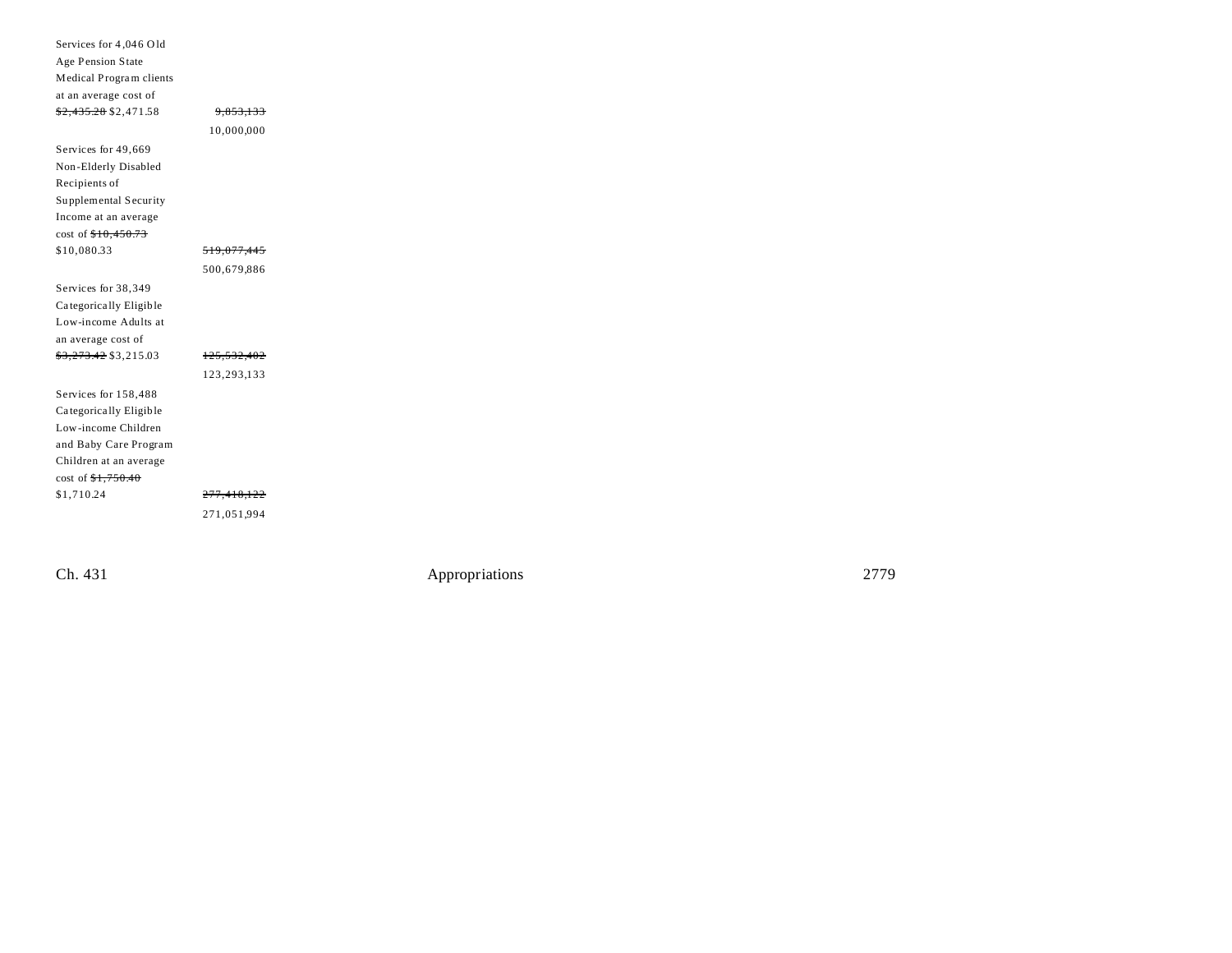|--|

|                                                                                                                                                                      |                              |              |                               | APPROPRIATION FROM                             |                      |                                       |                         |
|----------------------------------------------------------------------------------------------------------------------------------------------------------------------|------------------------------|--------------|-------------------------------|------------------------------------------------|----------------------|---------------------------------------|-------------------------|
|                                                                                                                                                                      | ITEM $\&$<br><b>SUBTOTAL</b> | <b>TOTAL</b> | <b>GENERAL</b><br><b>FUND</b> | <b>GENERAL</b><br><b>FUND</b><br><b>EXEMPT</b> | CASH<br><b>FUNDS</b> | CASH<br><b>FUNDS</b><br><b>EXEMPT</b> | FEDERAL<br><b>FUNDS</b> |
|                                                                                                                                                                      | \$                           | \$           | \$                            | \$                                             | \$                   | \$                                    | \$                      |
| Services for 13,877<br>Foster Children at an<br>average cost of                                                                                                      |                              |              |                               |                                                |                      |                                       |                         |
| \$2,652.07 \$2,584.13                                                                                                                                                | 36,802,812                   |              |                               |                                                |                      |                                       |                         |
|                                                                                                                                                                      | 35,859,967                   |              |                               |                                                |                      |                                       |                         |
| Services for 5,983 B aby<br>Care Program Adults at<br>an average cost of                                                                                             |                              |              |                               |                                                |                      |                                       |                         |
| <del>\$5,564.49</del> \$5,495.68                                                                                                                                     | 33,292,341                   |              |                               |                                                |                      |                                       |                         |
|                                                                                                                                                                      | 32,880,634                   |              |                               |                                                |                      |                                       |                         |
| Services for 9,492<br>Qualified Medicare<br>Beneficiaries (QMBs)<br>and Special Low-Income<br>Medicare Beneficiaries<br>(SLIMBs) at an average<br>cost of \$1,071.80 |                              |              |                               |                                                |                      |                                       |                         |
| \$1,052.94                                                                                                                                                           | 10,173,529                   |              |                               |                                                |                      |                                       |                         |
|                                                                                                                                                                      | 9,994,499                    |              |                               |                                                |                      |                                       |                         |
| Services for 5,414<br>Non-Citizens at an<br>Average Cost of                                                                                                          |                              |              |                               |                                                |                      |                                       |                         |
| <del>\$9,876.00</del> \$9,991.93                                                                                                                                     | 53,468,640                   |              |                               |                                                |                      |                                       |                         |
|                                                                                                                                                                      |                              |              |                               |                                                |                      |                                       |                         |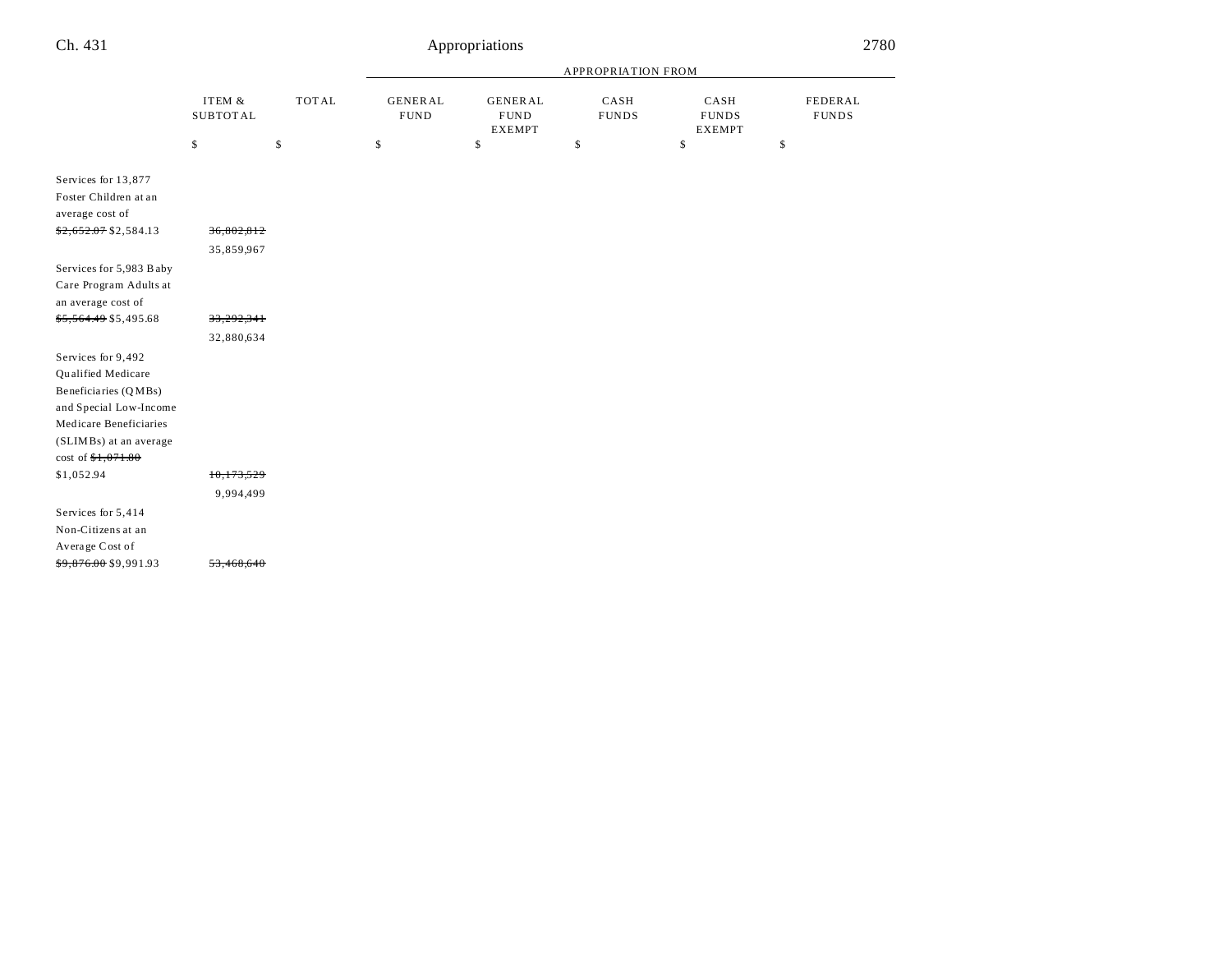| 54,096,290 |               |                |                         |             |
|------------|---------------|----------------|-------------------------|-------------|
|            |               |                |                         |             |
|            |               |                |                         |             |
|            |               |                |                         |             |
|            |               |                |                         |             |
|            |               |                |                         |             |
| 1,597,615  |               |                |                         |             |
|            | 1,730,332,196 | 838,728,143(M) | 34,565,803°             | 857.038.250 |
|            | 1,685,323,013 | 779,856,421(M) | 69,582,635 <sup>a</sup> | 835,883,957 |
|            |               |                |                         |             |

<sup>a</sup> Of this amount, <del>\$9,853,133(T)</del> \$10,000,000(T) shall be from the Old Age Pension Health and Medical Care Fund appropriated in the Department of Human Services, \$559,165 shall be from the Breast and Cervical Cancer Prevention and Treatment Fund created in Section 26-4-532 (7), C.R.S., and \$24,153,505 \$59,023,470 represents public funds certified as representing expenditures incurred by public nursing homes and hospitals that are eligible for federal financial participation u nder the Medicaid program.

### **(4) INDIGENT CARE PROGRAM**

| Program Administration              | 280,535       | 142,423(M)   |                         | 138,112    |
|-------------------------------------|---------------|--------------|-------------------------|------------|
|                                     | 269,142       | 136,726(M)   |                         | 132,416    |
|                                     | $(3.0$ FTE)   |              |                         |            |
| Denver Indigent Care                |               |              |                         |            |
| Program <sup>55</sup>               | 36,137,947    |              | 18,068,973 <sup>ª</sup> | 18,068,974 |
| University Hospital                 |               |              |                         |            |
| Indigent Care Program               | 28,715,326    |              | 14,357,663 <sup>a</sup> | 14,357,663 |
| Out-state Indigent Care             |               |              |                         |            |
| Program <sup>56</sup>               | 23.812.224    | 6,658,608(M) | 5,247,504 <sup>b</sup>  | 11.906.112 |
| Disproportionate Share              |               |              |                         |            |
| Payments to Hospitals <sup>56</sup> | 130, 115, 868 | 3,532,181(M) | 61,525,753 <sup>b</sup> | 65,057,934 |
|                                     |               |              |                         |            |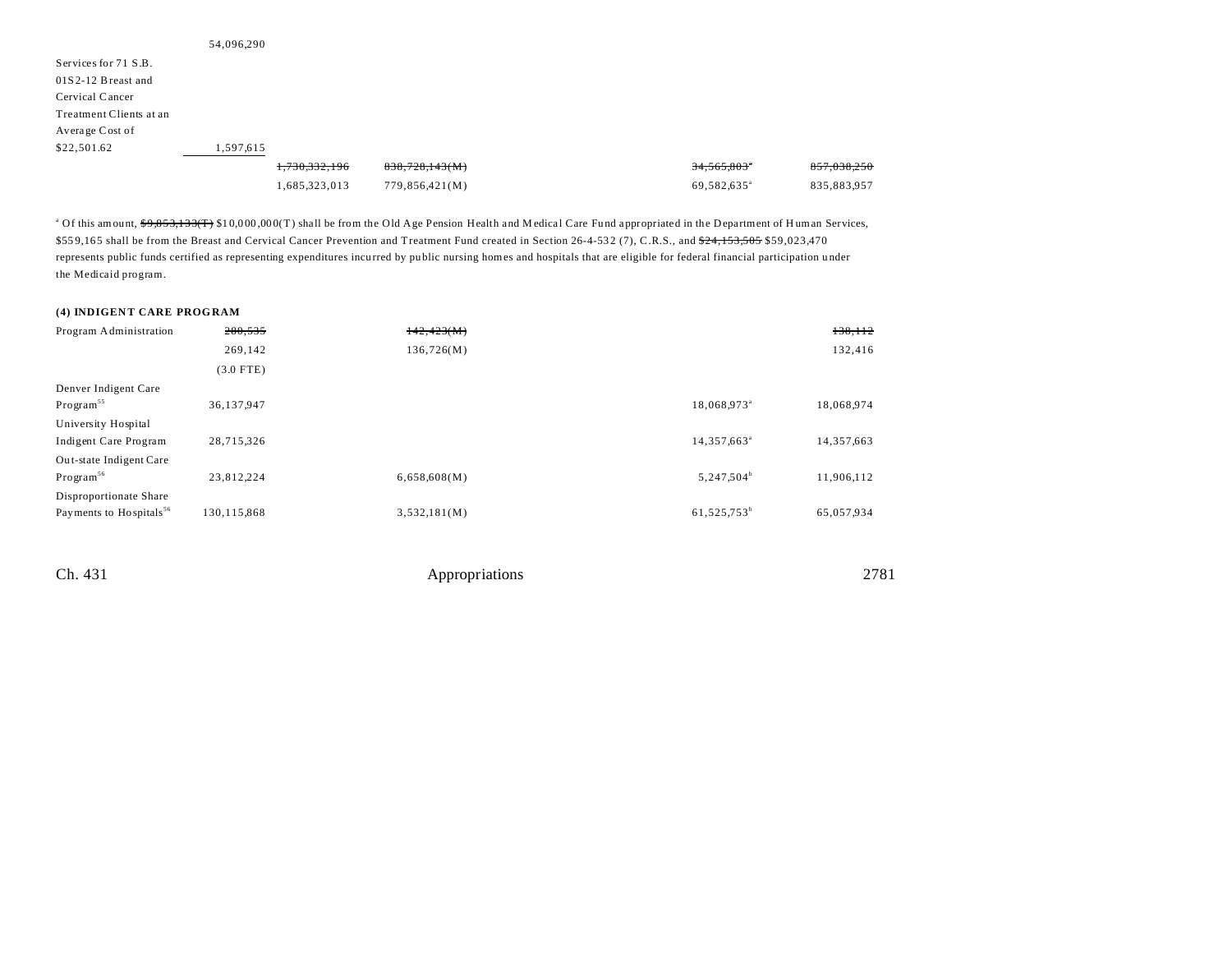|                                                   |                           |              | <b>APPROPRIATION FROM</b>     |                                                |                      |                                       |                                |  |
|---------------------------------------------------|---------------------------|--------------|-------------------------------|------------------------------------------------|----------------------|---------------------------------------|--------------------------------|--|
|                                                   | ITEM &<br><b>SUBTOTAL</b> | <b>TOTAL</b> | <b>GENERAL</b><br><b>FUND</b> | <b>GENERAL</b><br><b>FUND</b><br><b>EXEMPT</b> | CASH<br><b>FUNDS</b> | CASH<br><b>FUNDS</b><br><b>EXEMPT</b> | <b>FEDERAL</b><br><b>FUNDS</b> |  |
|                                                   | \$                        | \$           | \$                            | \$                                             | \$                   | \$                                    | \$                             |  |
| The Children's Hospital,<br>Clinic Based Indigent |                           |              |                               |                                                |                      |                                       |                                |  |
| Care                                              | 6,119,760                 |              | 3,059,880(M)                  |                                                |                      |                                       | 3,059,880                      |  |
| Pre-Component 1                                   |                           |              |                               |                                                |                      |                                       |                                |  |
| Disproportionate Share                            |                           |              |                               |                                                |                      |                                       |                                |  |
| Payments to Hospitals <sup>56</sup>               | 4,771,714                 |              | 2,385,857(M)                  |                                                |                      |                                       | 2,385,857                      |  |
| H.B. 97-1304 Children's                           |                           |              |                               |                                                |                      |                                       |                                |  |
| Basic Health Plan Trust                           | 16,740,280                |              | 6,603,720                     |                                                | 336,560°             | 9,800,000 <sup>d</sup>                |                                |  |
|                                                   | 16,193,466                |              | 6,182,451                     |                                                | $211,015^{\circ}$    |                                       |                                |  |
| Children's Basic Health                           |                           |              |                               |                                                |                      |                                       |                                |  |
| Plan Administration                               | 5,087,403                 |              |                               |                                                |                      | 2,286,746 <sup>e</sup>                | 2,800,657                      |  |
| Children's Basic Health                           |                           |              |                               |                                                |                      |                                       |                                |  |
| Plan Premium Costs <sup>58, 59</sup>              | 46,404,003                |              |                               |                                                |                      | 16,460,165                            | 29,943,838                     |  |
|                                                   | 46,893,529                |              |                               |                                                |                      | 16,549,896 <sup>e</sup>               | 30, 343, 633                   |  |
| Children's Basic Health                           |                           |              |                               |                                                |                      |                                       |                                |  |
| Plan Dental Benefit                               |                           |              |                               |                                                |                      |                                       |                                |  |
| $\text{Costs}^{60}$                               | 6,359,497                 |              |                               |                                                |                      | 2,225,824°                            | 4,133,673                      |  |
| Comprehensive Primary                             |                           |              |                               |                                                |                      |                                       |                                |  |
| and Preventive Care                               |                           |              |                               |                                                |                      |                                       |                                |  |
| Fund                                              | 5,939,047                 |              |                               |                                                |                      | 5,939,047 <sup>f</sup>                |                                |  |
| Comprehensive Primary                             |                           |              |                               |                                                |                      |                                       |                                |  |
| and Preventive Care                               |                           |              |                               |                                                |                      |                                       |                                |  |
| Grants Program                                    | 5,939,047                 |              |                               |                                                |                      | 5,939,047 <sup>8</sup>                |                                |  |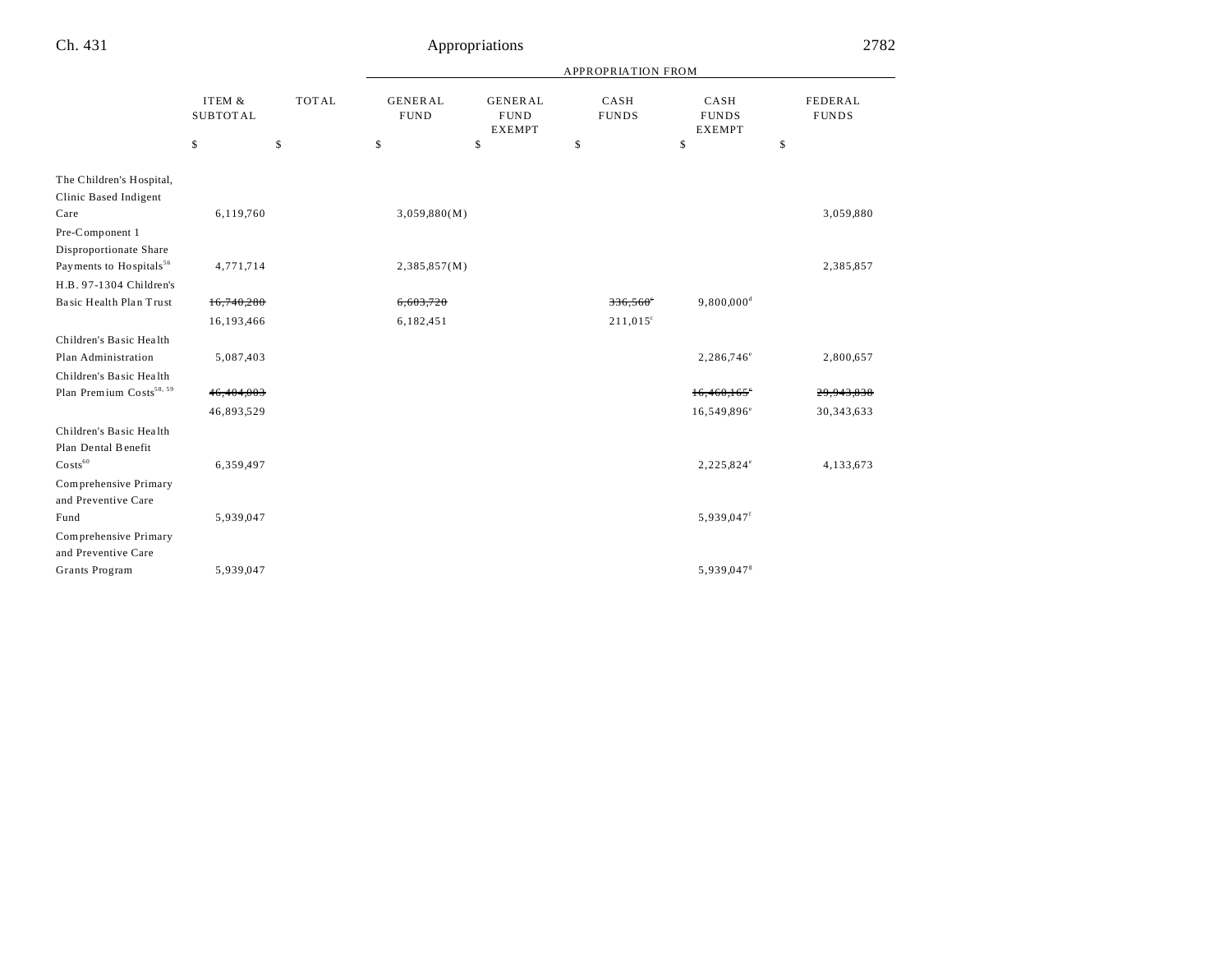Essential Community

| Providers Grants |             |         |
|------------------|-------------|---------|
| Program          | 114.051     | 114,051 |
|                  | 316,536,702 |         |
|                  | 316,468,021 |         |

a These amounts represent public funds certified as representing expenditures incurred by Denver Health and The University Hospital that are eligible for federal financial participation under the Medicaid Major Teaching Hospital Program.

b These amou nts represent public funds certified as representing expenditures incurred by hospitals that are eligible for federal financial participation under the Medicaid and Medicaid Disproportionate Share Payments to Hospitals Program.

c This amount shall be from a nnu al premiums paid by participating families.

d This amount shall be from the Tobacco Litigation Settlement Cash Fund created in Section 24-22-115, C.R.S., pursuant to Section 24-75-1104 (1) (b), C.R.S.

e These amounts shall be from the Children's Basic Health Plan Trust created in Section 26-19-105, C.R.S.

This amount shall be from the Tobacco Litigation Settlement Cash Fund created in Section 24-22-115, C.R.S., pursuant to Section 24-75-1104 (1) (g), C.R.S.

<sup>g</sup> This amount shall be from the Comprehensive Primary and Preventive Care Fund created in Section 26-4-1007, C.R.S., pursuant to Section 24-75-1104 (1) (g), C.R.S.

### **(5) OTHER M EDICAL SERVICES**

Home Care Allowance

for 5,642 4,775 Recipients at an average

| Recipients at an average |                       |            |                  |
|--------------------------|-----------------------|------------|------------------|
| monthly cost of \$227.33 | <del>15,391,151</del> | 14,621,593 | $769,558(L)^{n}$ |
|                          | 13,027,406            | 12,376,035 | $651,371(L)^{a}$ |
| Adult Foster Care for 90 |                       |            |                  |
| Recipients at an average |                       |            |                  |
| monthly cost of \$225.75 | 243,810               | 231,620    | $12,190(L)^{a}$  |
|                          |                       |            |                  |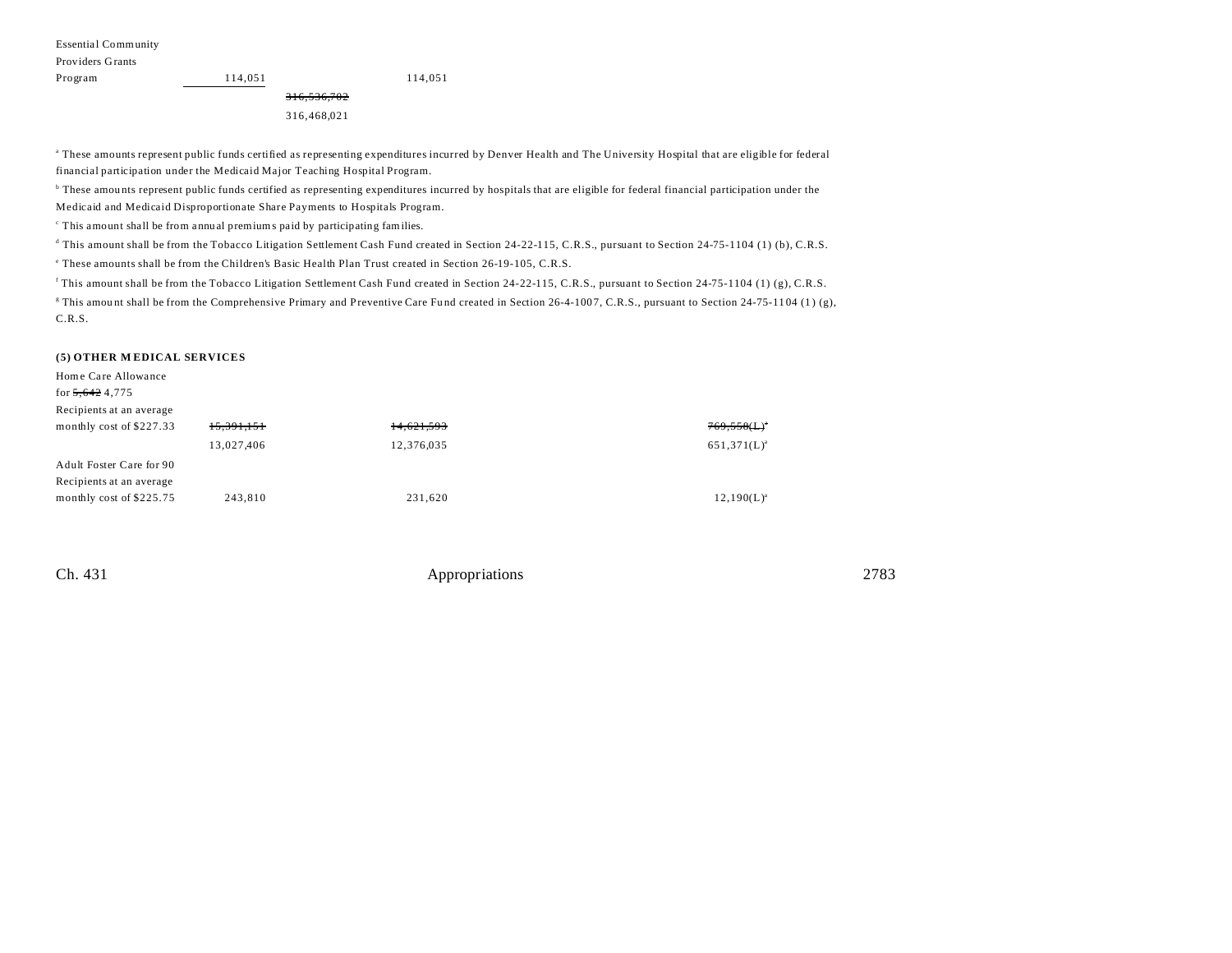|     | Appropriations | 2784                      |              |              |
|-----|----------------|---------------------------|--------------|--------------|
|     |                | <b>APPROPRIATION FROM</b> |              |              |
| ₹AL | <b>GENERAL</b> | CASH                      | CASH         | FEDERAL      |
| D   | <b>FUND</b>    | <b>FIINDS</b>             | <b>FUNDS</b> | <b>FUNDS</b> |

|                                      | ITEM &<br><b>SUBTOTAL</b> | <b>TOTAL</b> | <b>GENERAL</b><br><b>FUND</b> | <b>GENERAL</b><br><b>FUND</b><br><b>EXEMPT</b> | CASH<br><b>FUNDS</b> | CASH<br><b>FUNDS</b><br><b>EXEMPT</b> | <b>FEDERAL</b><br><b>FUNDS</b> |
|--------------------------------------|---------------------------|--------------|-------------------------------|------------------------------------------------|----------------------|---------------------------------------|--------------------------------|
|                                      | \$                        | \$           | \$                            | \$                                             | \$                   | \$                                    | \$                             |
| Primary Care Physician               |                           |              |                               |                                                |                      |                                       |                                |
| Program Market Rate                  |                           |              |                               |                                                |                      |                                       |                                |
| Reimbursement                        | 1,949,508                 |              | 974,754(M)                    |                                                |                      |                                       | 974,754                        |
| $H.B. 92 - 1208$                     |                           |              |                               |                                                |                      |                                       |                                |
| <b>Immunizations</b>                 | 11,362                    |              | 5,681(M)                      |                                                |                      |                                       | 5,681                          |
| Poison Control                       | 1,215,079                 |              | 1,215,079                     |                                                |                      |                                       |                                |
| University of Colorado               |                           |              |                               |                                                |                      |                                       |                                |
| Family Medicine                      |                           |              |                               |                                                |                      |                                       |                                |
| <b>Residency Training</b>            |                           |              |                               |                                                |                      |                                       |                                |
| Programs                             | 2,117,536                 |              | 1,058,768(M)                  |                                                |                      |                                       | 1,058,768                      |
|                                      | 1,905,782                 |              | 952,891(M)                    |                                                |                      |                                       | 952,891                        |
| <b>Enhanced Prenatal Care</b>        |                           |              |                               |                                                |                      |                                       |                                |
| Training and Technical               |                           |              |                               |                                                |                      |                                       |                                |
| Assistance                           | 163,852                   |              | 81,926(M)                     |                                                |                      |                                       | 81,926                         |
|                                      | 155,820                   |              | 77,910(M)                     |                                                |                      |                                       | 77,910                         |
| S.B. 97-101 Public                   |                           |              |                               |                                                |                      |                                       |                                |
| School Health Services <sup>61</sup> | 17,452,488                |              |                               |                                                |                      | 8,927,163 <sup>*</sup>                | 8,525,325                      |
|                                      | 22,568,866                |              |                               |                                                |                      | $11,485,352^b$                        | 11,083,514                     |
|                                      |                           | 38,544,786   |                               |                                                |                      |                                       |                                |
|                                      |                           | 39,851,192   |                               |                                                |                      |                                       |                                |

a These amounts shall be from local fu nds.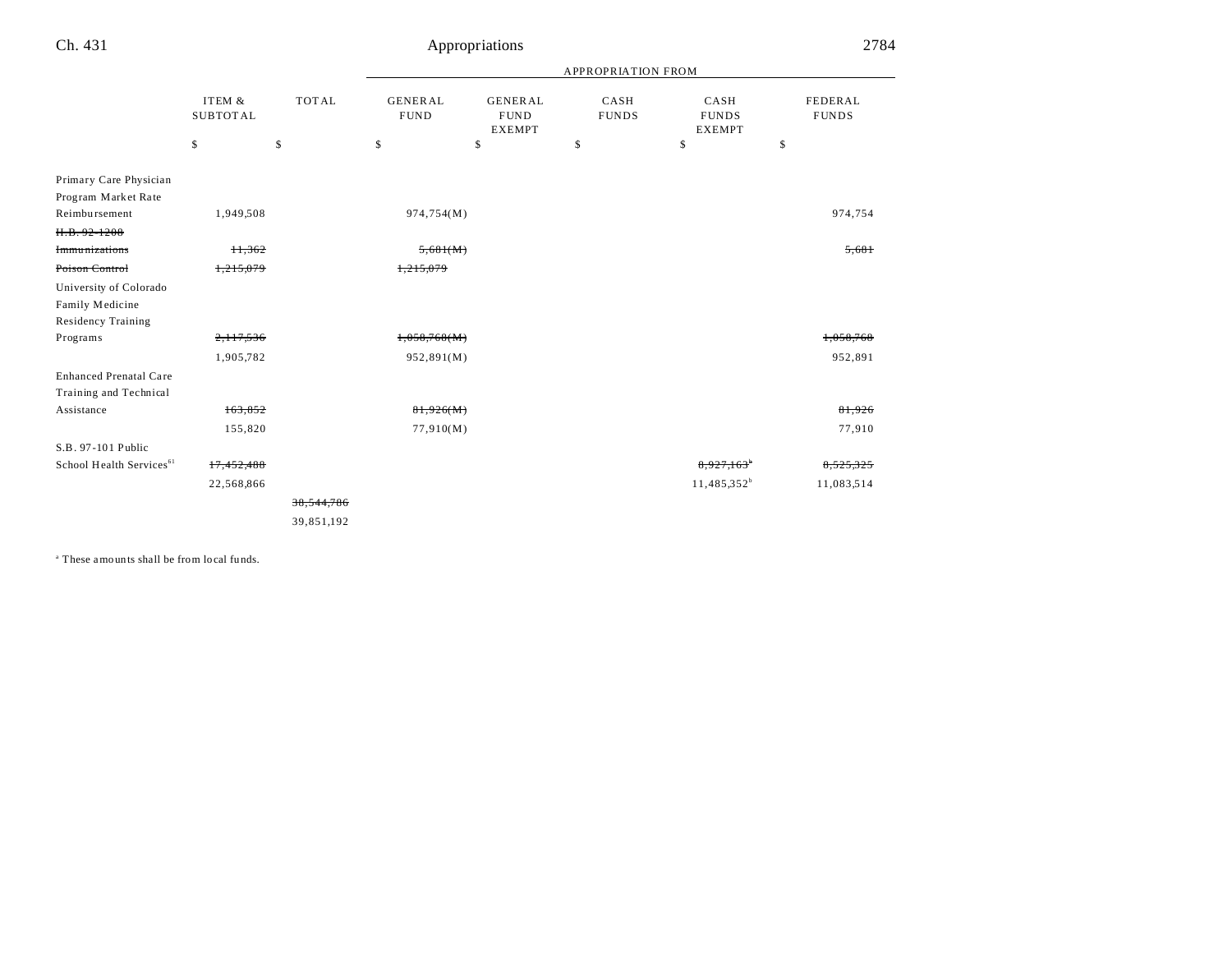<sup>b</sup> This amount represents funds certified as representing expenditures incurred by school districts that are eligible for federal financial participation under Medicaid.

| (A) Executive<br>Director's Office -                                                    |           | (6) DEPARTMENT OF HUM AN SERVICES MEDICAID-FUNDED PROGRAMS <sup>62, 63, 64</sup> |                              |  |
|-----------------------------------------------------------------------------------------|-----------|----------------------------------------------------------------------------------|------------------------------|--|
| Medicaid Funding<br>FUNDING <sup>64a</sup>                                              | 9,792,810 | 4,896,405(M)                                                                     | 4,896,405                    |  |
|                                                                                         |           |                                                                                  |                              |  |
|                                                                                         | 8,970,809 | 4,394,783(M)                                                                     | 4,576,026                    |  |
| (B) Office of<br>Information<br><b>Technology Services -</b><br><b>Medicaid Funding</b> |           |                                                                                  |                              |  |
| Colorado Benefits                                                                       |           |                                                                                  |                              |  |
| Management System                                                                       | 4,555,021 | 2,382,823(M)                                                                     | 2,148,642<br>23,556(T)       |  |
|                                                                                         | 4,099,519 | 2,144,542(M)                                                                     | 1,933,777<br>$21,200(T)^{a}$ |  |
| Other Office of                                                                         |           |                                                                                  |                              |  |
| <b>Information Technology</b>                                                           |           |                                                                                  |                              |  |
| Services line items                                                                     | 406,074   | 203,037(M)                                                                       | 203,037                      |  |
|                                                                                         | 427,831   | 213,915(M)                                                                       | 213,916                      |  |
|                                                                                         | 4,961,095 |                                                                                  |                              |  |
|                                                                                         | 4,527,350 |                                                                                  |                              |  |

<sup>a</sup> This amount shall be from the Old Age Pension Fund appropriated in the Department of Human Services.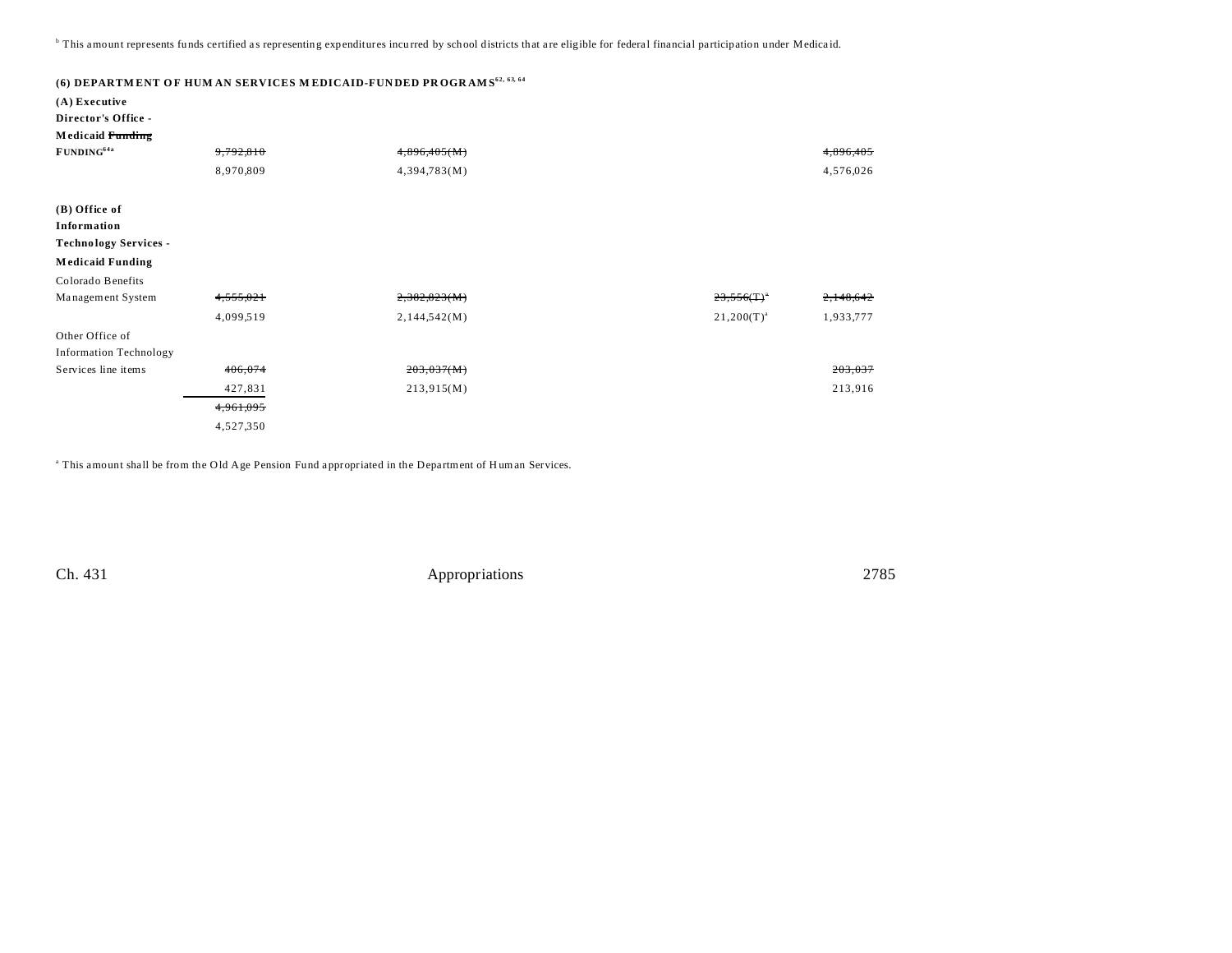| Ch. 431                      |                           |              |                               | Appropriations                                 |                      |                                       | 2786                    |
|------------------------------|---------------------------|--------------|-------------------------------|------------------------------------------------|----------------------|---------------------------------------|-------------------------|
|                              |                           |              | APPROPRIATION FROM            |                                                |                      |                                       |                         |
|                              | ITEM &<br><b>SUBTOTAL</b> | <b>TOTAL</b> | <b>GENERAL</b><br><b>FUND</b> | <b>GENERAL</b><br><b>FUND</b><br><b>EXEMPT</b> | CASH<br><b>FUNDS</b> | CASH<br><b>FUNDS</b><br><b>EXEMPT</b> | FEDERAL<br><b>FUNDS</b> |
|                              | \$                        | \$           | \$                            | \$                                             | \$                   | \$                                    | \$                      |
| (C) Office of                |                           |              |                               |                                                |                      |                                       |                         |
| Operations - Medicaid        |                           |              |                               |                                                |                      |                                       |                         |
| <b>Funding</b>               | 5,469,975                 |              | 2,734,988(M)                  |                                                |                      |                                       | 2,734,987               |
|                              | 5,215,475                 |              | 2,607,738(M)                  |                                                |                      |                                       | 2,607,737               |
| (D) Office of                |                           |              |                               |                                                |                      |                                       |                         |
| <b>Behavioral Health and</b> |                           |              |                               |                                                |                      |                                       |                         |
| Housing - Medicaid           |                           |              |                               |                                                |                      |                                       |                         |
| <b>Funding</b>               |                           |              |                               |                                                |                      |                                       |                         |
| Administration               | 835,306                   |              | 417,653(M)                    |                                                |                      |                                       | 417,653                 |
| Mental Health                |                           |              |                               |                                                |                      |                                       |                         |
| Community Programs,          |                           |              |                               |                                                |                      |                                       |                         |
| Mental Health Capitation     |                           |              |                               |                                                |                      |                                       |                         |
| and Performance              |                           |              |                               |                                                |                      |                                       |                         |
| <b>Incentive Awards</b>      | 148,707,702               |              | 74,353,851(M)                 |                                                |                      |                                       | 74.353.85               |
|                              | 145,874,389               |              | 72,937,194(M)                 |                                                |                      |                                       | 72,937,195              |
| Mental Health                |                           |              |                               |                                                |                      |                                       |                         |
| Community Programs,          |                           |              |                               |                                                |                      |                                       |                         |
| Medicaid Mental Health       |                           |              |                               |                                                |                      |                                       |                         |
| Fee for Service              |                           |              |                               |                                                |                      |                                       |                         |
| Payments                     | 3,618,529                 |              | 1,809,265(M)                  |                                                |                      |                                       | 1.809.264               |
|                              | 3,582,702                 |              | 1,791,351(M)                  |                                                |                      |                                       | 1,791,351               |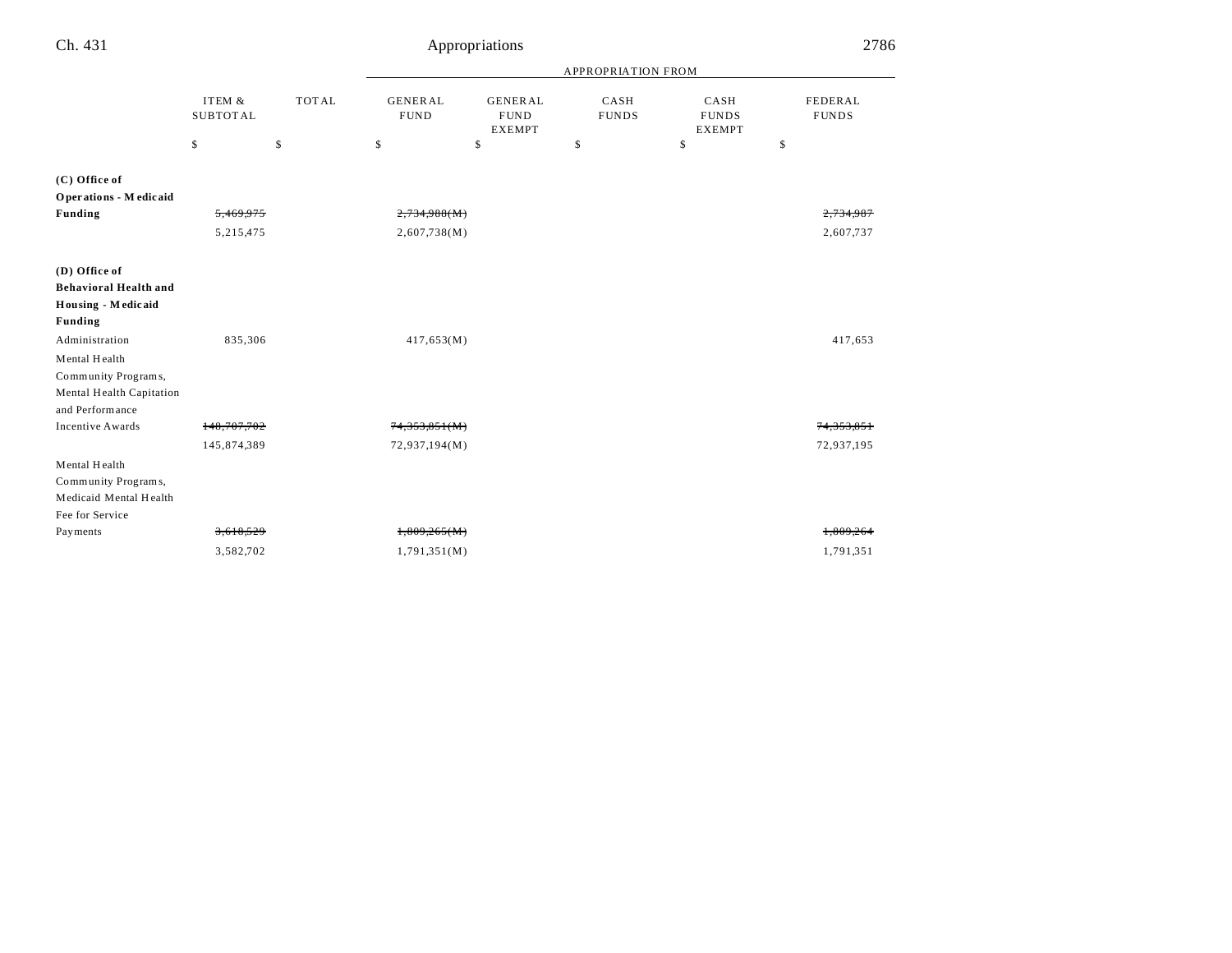| Mental Health            |               |               |                  |            |
|--------------------------|---------------|---------------|------------------|------------|
| Community Programs,      |               |               |                  |            |
| Medicaid Mental Health   |               |               |                  |            |
| Services for Breast and  |               |               |                  |            |
| Cervical Cancer Patients | 71,175        |               | $24,911^{\circ}$ | 46,264     |
| Mental Health            |               |               |                  |            |
| Community Programs,      |               |               |                  |            |
| Medicaid Anti-psychotic  |               |               |                  |            |
| Pharmaceuticals          | 24,589,830    | 12,294,915(M) |                  | 12,294,915 |
|                          | 24, 162, 260  | 12,081,130(M) |                  | 12,081,130 |
| Mental Health Institutes | 3,984,829     | 1,992,415(M)  |                  | 1,992,414  |
|                          | 4,645,048     | 2,322,524(M)  |                  | 2,322,524  |
| Alcohol and Drug Abuse   |               |               |                  |            |
| Division, High Risk      |               |               |                  |            |
| Pregnant Women           |               |               |                  |            |
| Program                  | 349,656       | 174,828(M)    |                  | 174,828    |
|                          | 347,524       | 173,762(M)    |                  | 173,762    |
|                          | 182, 157, 027 |               |                  |            |
|                          | 179,518,404   |               |                  |            |

a This amount shall be from the Breast and Cervical Cancer Prevention and Treatment Fu nd created in Section 26 -4-532 (7), C.R.S.

| (E) Office of<br>Rehabilitation and<br><b>Disability Services -</b><br><b>Medicaid Funding</b> |           |                |           |
|------------------------------------------------------------------------------------------------|-----------|----------------|-----------|
| Administration                                                                                 | 2,045,642 | 1,022,821(M)   | 1,022,821 |
|                                                                                                | 1,963,285 | 981,642(M)     | 981,643   |
| Ch. 431                                                                                        |           | Appropriations | 2787      |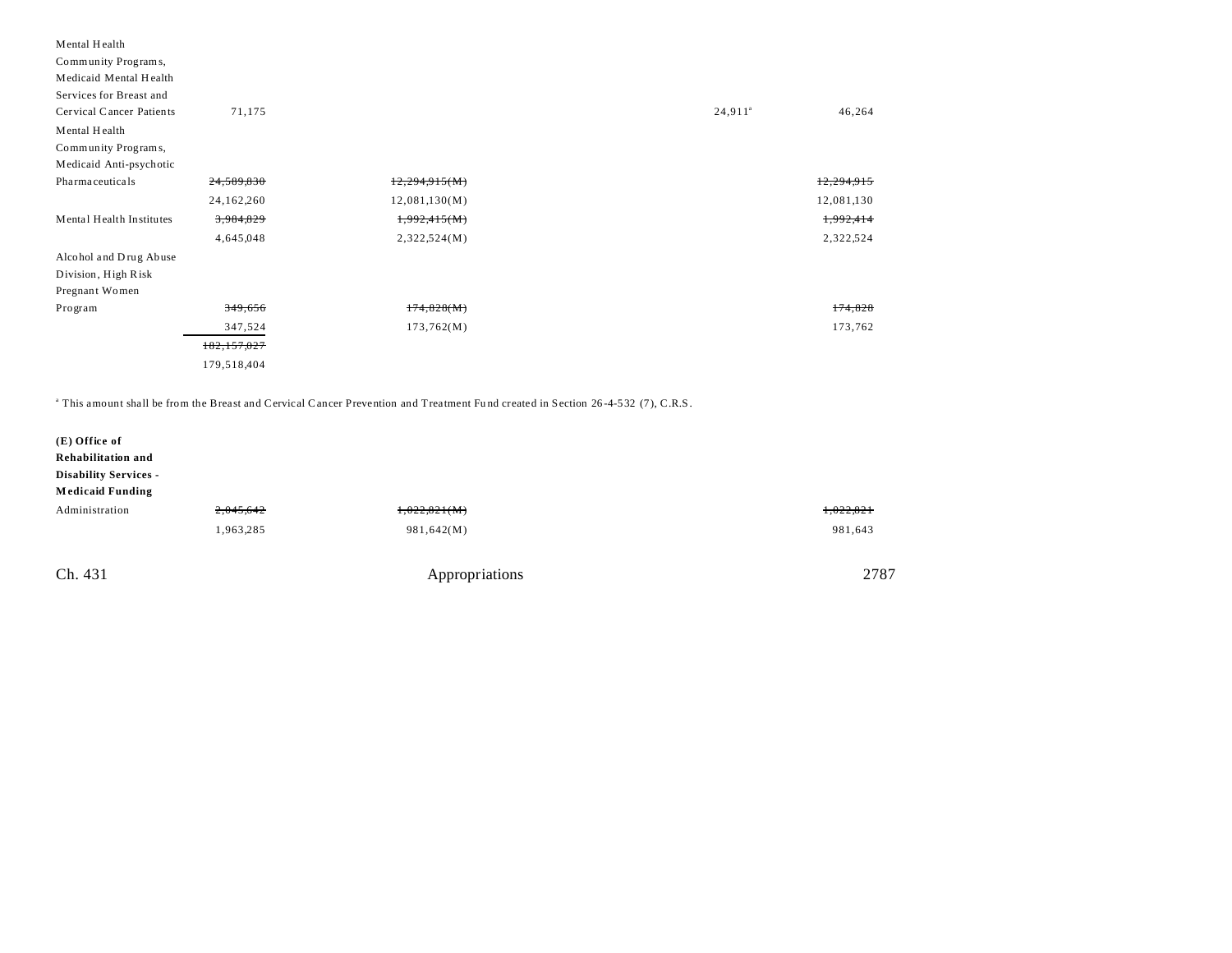| Ch. 431                                               | Appropriations            |              |                               |                                                |                      |                                       |    | 2788                    |  |
|-------------------------------------------------------|---------------------------|--------------|-------------------------------|------------------------------------------------|----------------------|---------------------------------------|----|-------------------------|--|
|                                                       |                           |              | APPROPRIATION FROM            |                                                |                      |                                       |    |                         |  |
|                                                       | ITEM &<br><b>SUBTOTAL</b> | <b>TOTAL</b> | <b>GENERAL</b><br><b>FUND</b> | <b>GENERAL</b><br><b>FUND</b><br><b>EXEMPT</b> | CASH<br><b>FUNDS</b> | CASH<br><b>FUNDS</b><br><b>EXEMPT</b> |    | FEDERAL<br><b>FUNDS</b> |  |
|                                                       | \$                        | \$           | \$                            | \$                                             | \$                   | \$                                    | \$ |                         |  |
| Community Services for                                |                           |              |                               |                                                |                      |                                       |    |                         |  |
| Persons with                                          |                           |              |                               |                                                |                      |                                       |    |                         |  |
| Developmental<br><b>Disabilities</b>                  |                           |              |                               |                                                |                      |                                       |    |                         |  |
|                                                       | 218.480.211               |              | 109,240,106(M)                |                                                |                      |                                       |    | 109.240.105             |  |
|                                                       | 214,440,187               |              | 107,220,094(M)                |                                                |                      |                                       |    | 107,220,093             |  |
| <b>Institutional Programs</b><br>for Persons with     |                           |              |                               |                                                |                      |                                       |    |                         |  |
| Developmental                                         |                           |              |                               |                                                |                      |                                       |    |                         |  |
| <b>Disabilities</b>                                   | 37,934,411                |              | 18,967,206(M)                 |                                                |                      |                                       |    | 18,967,205              |  |
|                                                       | 37,493,266                |              | 18,746,633(M)                 |                                                |                      |                                       |    | 18,746,633              |  |
|                                                       | 258,460,264               |              |                               |                                                |                      |                                       |    |                         |  |
|                                                       | 253,896,738               |              |                               |                                                |                      |                                       |    |                         |  |
| (F) County                                            |                           |              |                               |                                                |                      |                                       |    |                         |  |
| Administration -                                      |                           |              |                               |                                                |                      |                                       |    |                         |  |
| <b>Medicaid Funding</b>                               | 9,003,162                 |              | 3,376,186(M)                  |                                                |                      |                                       |    | 5,626,976               |  |
|                                                       | 8,543,496                 |              | 3,203,811(M)                  |                                                |                      |                                       |    | 5,339,685               |  |
| (G) Office of Self<br><b>Sufficiency</b> , Disability |                           |              |                               |                                                |                      |                                       |    |                         |  |
| <b>Determination Services</b>                         |                           |              |                               |                                                |                      |                                       |    |                         |  |
| - Medicaid Funding                                    | 1,436,848                 |              | 718,424(M)                    |                                                |                      |                                       |    | 718,424                 |  |
|                                                       | 1,124,848                 |              | 562,424(M)                    |                                                |                      |                                       |    | 562,424                 |  |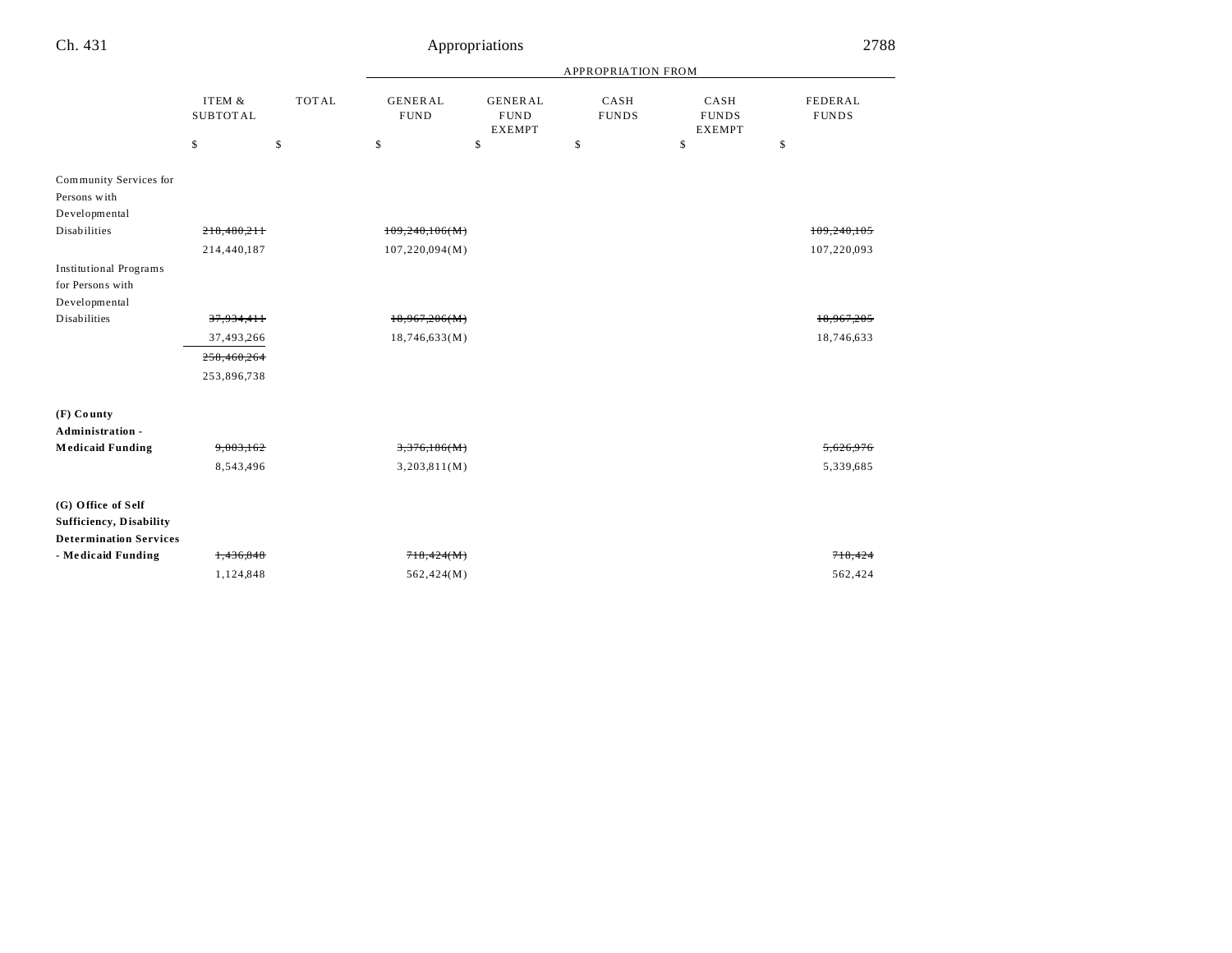| (H) Office of Adult and      |            |               |            |
|------------------------------|------------|---------------|------------|
| Veterans Services,           |            |               |            |
| <b>Aging Services</b>        |            |               |            |
| Programs - Medicaid          |            |               |            |
| <b>Funding</b>               | 127,930    | 63,965(M)     | 63,965     |
|                              |            |               |            |
| (I) Division of Child        |            |               |            |
| Welfare - Medicaid           |            |               |            |
| <b>Funding</b>               | 76,408,265 | 38,204,133(M) | 38,204,132 |
|                              | 75,675,607 | 37,837,804(M) | 37,837,803 |
|                              |            |               |            |
| (J) Division of Youth        |            |               |            |
| Corrections - Medicaid       |            |               |            |
| <b>Funding</b>               | 10,340,532 | 5,170,266(M)  | 5,170,266  |
|                              | 10,239,551 | 5,119,775(M)  | 5,119,776  |
|                              |            |               |            |
| $(K)$ Division of            |            |               |            |
| <b>Children's Health and</b> |            |               |            |
| Rehabilitation -             |            |               |            |
| <b>Medicaid Funding</b>      |            |               |            |
| Administration               | 106,709    | 53,355(M)     | 53,354     |
| Services for Children        |            |               |            |
| with Developmental           |            |               |            |
| <b>Disabilities</b>          | 3,801,038  | 1,900,519(M)  | 1,900,519  |
|                              | 3,730,542  | 1,865,271(M)  | 1,865,271  |
|                              |            |               |            |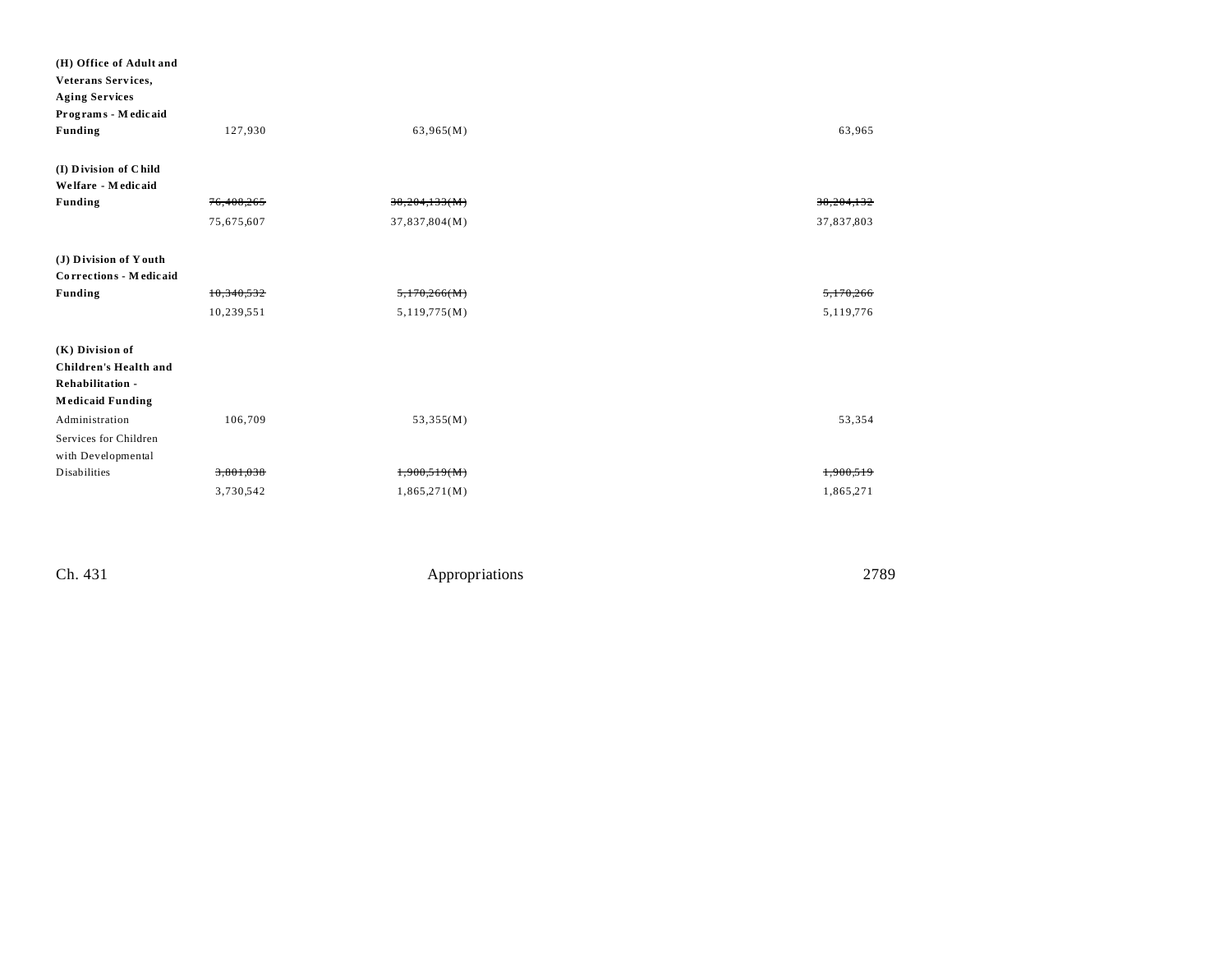| Ch. 431                                                                                      | Appropriations                    |                            |                               |                                                |                      |                                       | 2790                       |  |
|----------------------------------------------------------------------------------------------|-----------------------------------|----------------------------|-------------------------------|------------------------------------------------|----------------------|---------------------------------------|----------------------------|--|
|                                                                                              |                                   |                            | <b>APPROPRIATION FROM</b>     |                                                |                      |                                       |                            |  |
|                                                                                              | ITEM &<br><b>SUBTOTAL</b>         | <b>TOTAL</b>               | <b>GENERAL</b><br><b>FUND</b> | <b>GENERAL</b><br><b>FUND</b><br><b>EXEMPT</b> | CASH<br><b>FUNDS</b> | CASH<br><b>FUNDS</b><br><b>EXEMPT</b> | FEDERAL<br><b>FUNDS</b>    |  |
|                                                                                              | \$                                | \$                         | \$                            | \$                                             | \$                   | \$                                    | \$                         |  |
| Children's Mental Health<br>Services, Residential<br>Treatment for Youth<br>$(H.B. 99-1116)$ | 626,615<br>4,534,362<br>4,463,866 |                            | 313,308(M)                    |                                                |                      |                                       | 313,307                    |  |
|                                                                                              |                                   | 562,692,270<br>552,304,074 |                               |                                                |                      |                                       |                            |  |
| <b>TOTALS PART V</b><br>(HEALTH CARE<br>POLICY AND                                           |                                   |                            |                               |                                                |                      |                                       |                            |  |
| FINANCING) <sup>5, 6</sup>                                                                   |                                   | \$2,714,652,157            | \$1,180,936,543               |                                                | \$751,563            | \$186,737,806                         | <del>\$1,346,226,245</del> |  |
|                                                                                              |                                   | \$2,678,514,012            | \$1,121,285,716 <sup>a</sup>  |                                                | \$626,018            | $$224,423,516^b$                      | \$1,332,178,762            |  |

<sup>a</sup> Of this amount, \$3,355,821 \$3,324,541 is exempt from the statutory limit on state General Fund appropriations pursuant to Section 24-75-201.1 (1) (a) (III) (B), C.R.S.

 $b$  Of this amount,  $$781,748$  \$663,561 contains an (L) notation, and  $$10,066,871$  \$10,066,515 contains a (T) notation.

**FOOTNOTES** -- The following statements are referenced to the numbered footnotes throughout section 2.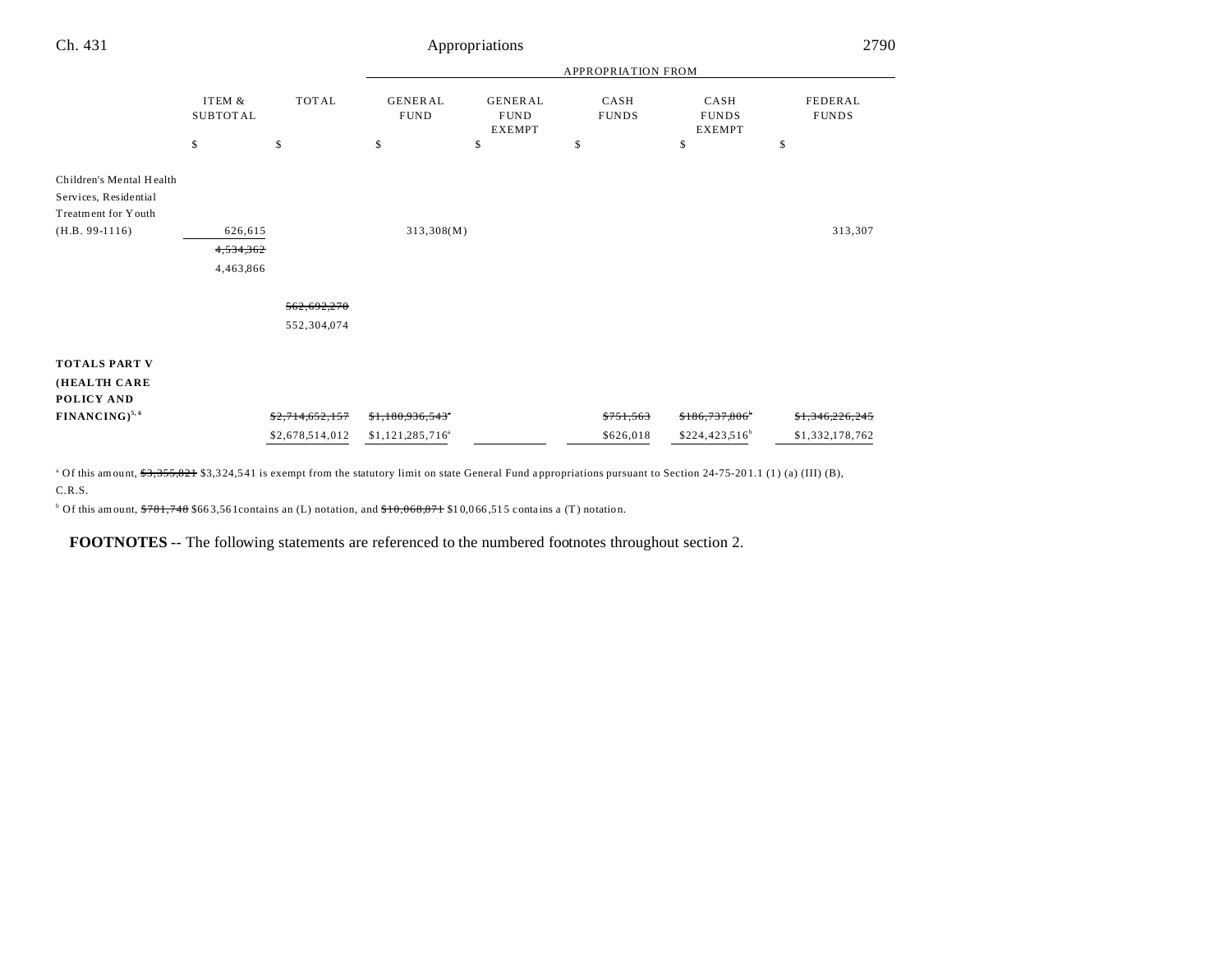- 5 (Governor lined through this provision. See L. 2002, p. 3034.)
- 6 All Departments, Totals -- The General Assembly requests that copies of all reports requested in other footnotes contained in this act be delivered to the Joint Budget Committee and the majority and minority leadership in each house of the General Assembly. Each principal department of the state shall produce its rules in an electronic format that is suitable for public access through electronic means. Such rules in such format shall be submitted to the Office of Legislative Legal Services for publishing on the Internet. It is the intent of the General Assembly that this be done within existing resources.
- 37 (Governor lined through this provision. See L. 2002, p. 3046.)
- 38 (Governor lined through this provision. See L. 2002, p. 3046.)
- 39 Department of Health Care Policy and Financing, Executive Director's Office -- The Department is requested to submit monthly Medicaid expenditure and caseload reports on the Medical Services Premiums budget to the Joint Budget Committee, beginning July 10, 2002.
- 40 (Governor lined through this provision. See L. 2002, p. 3047.)
- 41 (Governor lined through this provision. See L. 2002, p. 3047.)
- 42 (Governor lined through this provision. See L. 2002, p. 3047.)
- 43 (Governor lined through this provision. See L. 2002, p. 3048.)
- 44 Department of Health Care Policy and Financing, Medical Programs Administration -- The Department is requested to provide programmatic and fiscal impact estimates of the FY 2000-01 and FY 2001-02 dental clinic start-up expenditures on the FY 2001-02, FY 2002-03, and FY 2003-04 Medicaid and Children's Basic Health Plan program and expenditures. This information is requested to be incorporated into the Department's November 1, 2002, FY 2003-04 budget submission.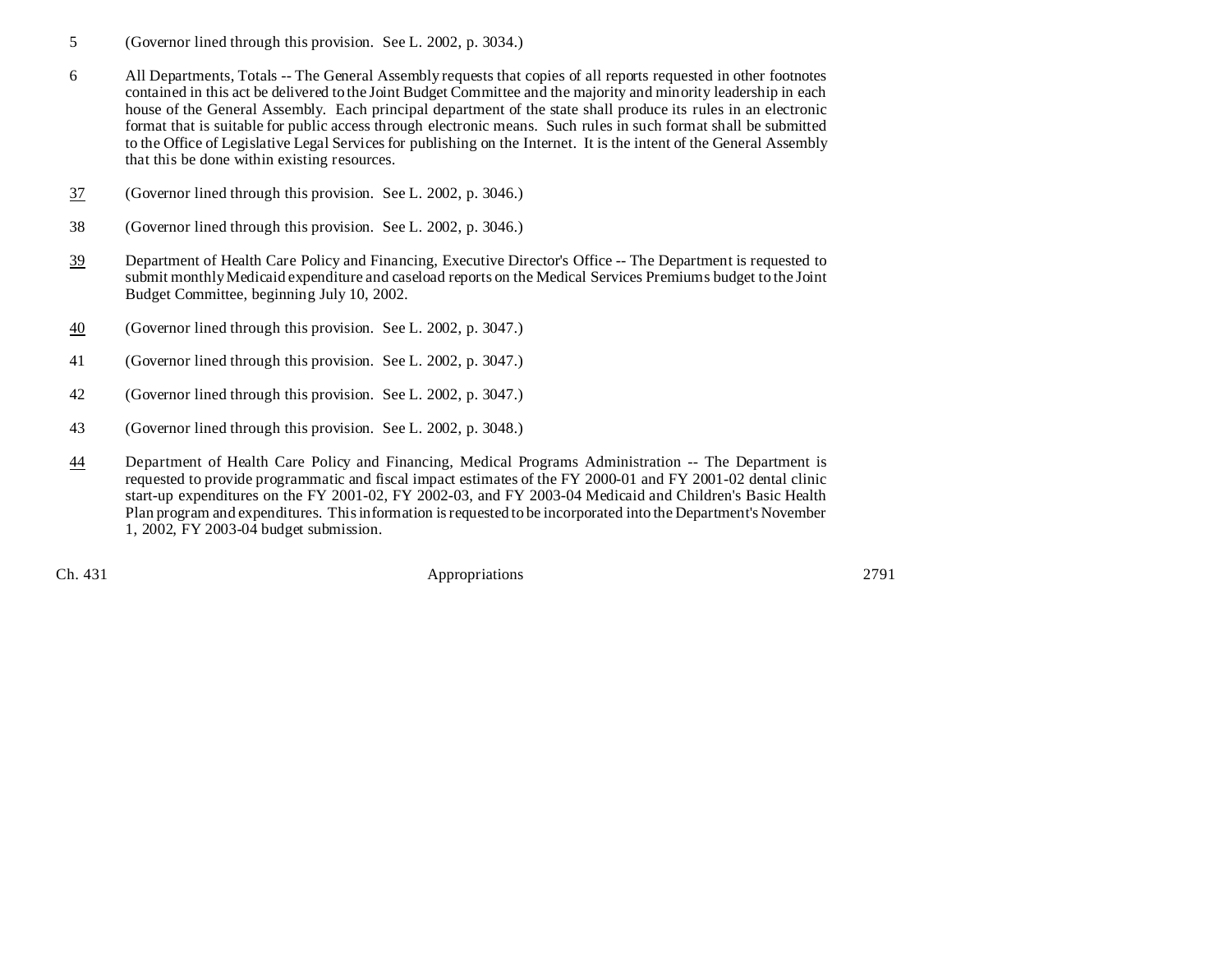- 45 (Governor lined through this provision. See L. 2002, p. 3048.)
- 46 Department of Health Care Policy and Financing, Medical Services Premiums -- It is the intent of the General Assembly that expenditures for these services should be recorded only against the Long Bill group total for Medical Services.
- 47 Department of Health Care Policy and Financing, Medical Services Premiums -- The General Assembly has determined that the average appropriated rates provide sufficient funds to pay reasonable and adequate compensation to efficient and economical providers. The Department should take actions to ensure that the average appropriated rates are not exceeded.
- 48 (Governor lined through this provision. See L. 2002, p. 3049.)
- 49 (Governor lined through this provision. See L. 2002, p. 3049.)
- 50 (Governor lined through this provision. See L. 2002, p. 3049.)
- 51 (Governor lined through this provision. See L. 2002, p. 3050.)
- 52 (Governor lined through this provision. See L. 2002, p. 3050.)
- 53 (Governor lined through this provision. See L. 2002, p. 3050.)
- 54 (Governor lined through this provision. See L. 2002, p. 3051.)
- 54a Department of Health Care Policy and Financing, Medical Services Premiums -- The Department is requested to provide a report to the Joint Budget Committee that assesses the impact of the FY 2002-03 modification in the payment methodology for Medicaid/Medicare psychotherapy crossover/dual claims. The report should be prepared in consultation with the mental health provider community, and should specifically address: (1) Any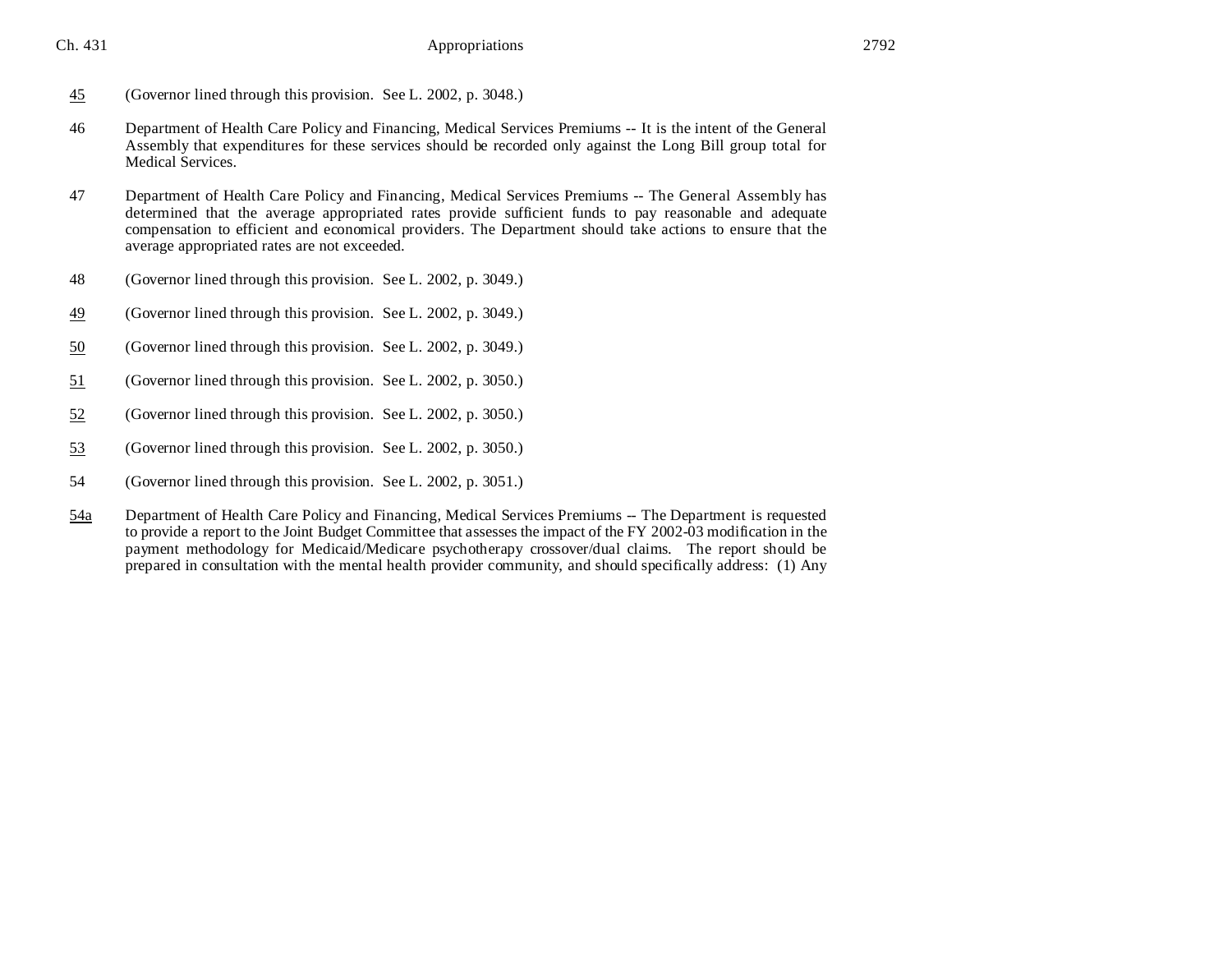adverse effects on the quality or quantity of treatment; (2) any diminution in the number of providers offering these services to eligible clients; and (3) whether a supplemental budget request is recommended in order to remedy any adverse impact resulting from the payment methodology change. This report is requested to be provided to the Joint Budget Committee by no later than November 1, 2002.

- 55 Department of Health Care Policy and Financing, Indigent Care Program, Denver Indigent Care Program; and University Hospital Indigent Care Program -- It is the intent of the General Assembly that the intergovernmental transfers provided through the Medicare Upper Payment Limit funding mechanism in these line items be used to address Medicaid funding shortfalls paid through the General Fund. It is the General Assembly's understanding that this intergovernmental transfer will be approximately \$10,672,942 in FY 2002-03.
- 56 (Governor lined through this provision. See L. 2002, p. 3051.)
- 58 Department of Health Care Policy and Financing, Indigent Care Program, Children's Basic Health Plan Premium Costs -- This appropriation assumes an average medical cost per child of  $\frac{$958.80}{968.88}$  \$968.88 per year ( $\frac{$79.90}{740.88}$  \$80.74 per member per month), not including dental services, and assumes an estimated average monthly caseload of 48,398 children.
- 59 (Governor lined through this provision. See L. 2002, p. 3051.)
- 60 Department of Health Care Policy and Financing, Indigent Care Program, Children's Basic Health Plan Dental Benefit Costs -- The FY 2001-02 and FY 2002-03 per member per month rate for dental services of \$10.95 is based on a Medicaid utilization rate. To the degree that utilization is higher than anticipated in the Children's Basic Health Plan, this rate may need to be evaluated. The Department is requested to evaluate the dental rate and to provide any recommendations in its November 1, 2002, budget submission for FY 2003-04.
- 61 (Governor lined through this provision. See L. 2002, p. 3052.)
- 62 (Governor lined through this provision. See L. 2002, p. 3052.)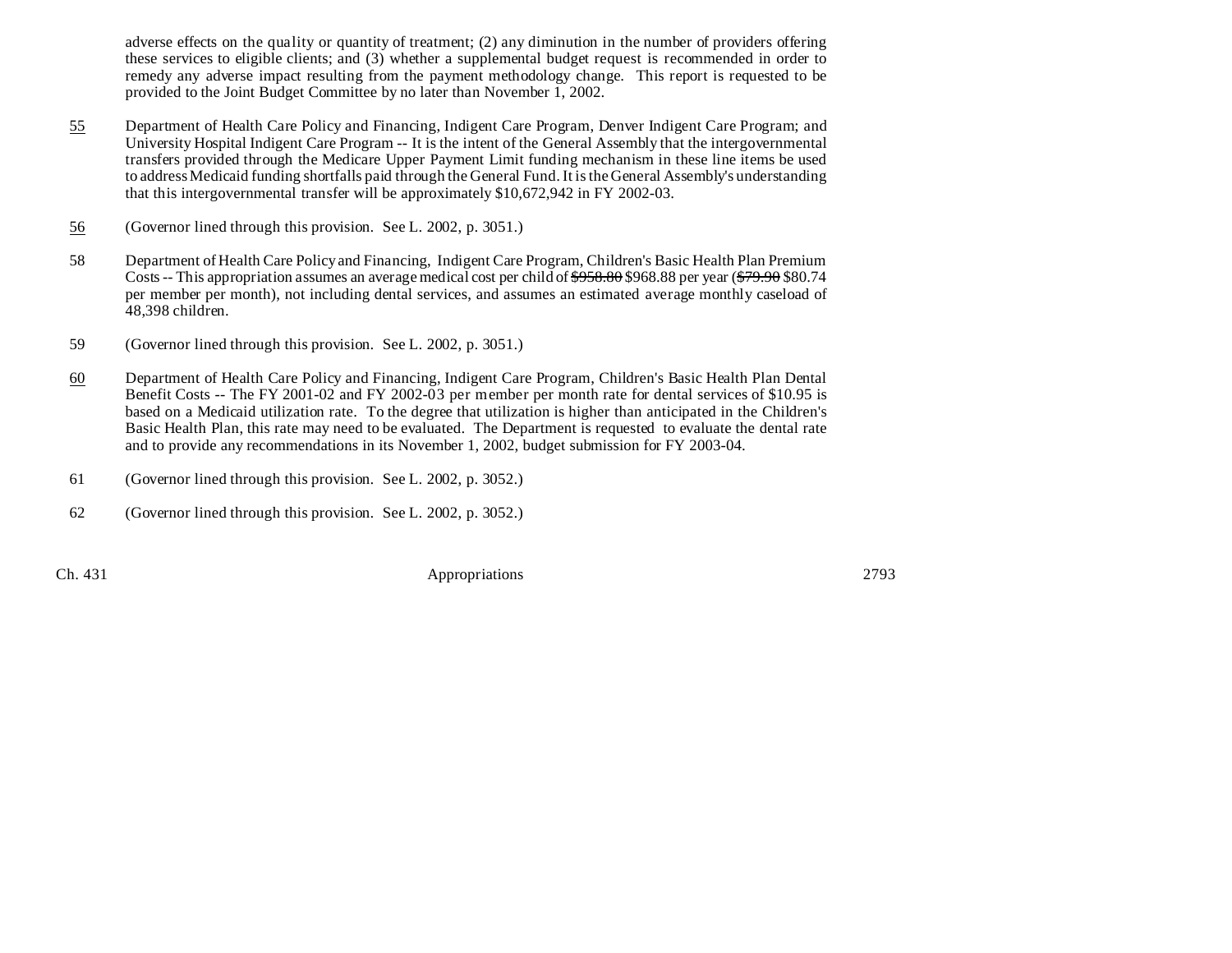## 63 (Governor lined through this provision. See L. 2002, p. 3053.)

- 64 (Governor lined through this provision. See L. 2002, p. 3053.)
- 64a DEPARTMENT OF HEALTH CARE POLICY AND FINANCING,DEPARTMENT OF HUMAN SERVICES MEDICAID-FUNDED PROGRAMS, EXECUTIVE DIRECTOR'S OFFICE - MEDICAID FUNDING -- THE APPROPRIATION IN THIS HEALTH CARE POLICY AND FINANCING LINE ITEM CORRESPONDS TO THE MEDICAID FUNDING IN THE DEPARTMENT OF HUMAN SERVICES, EXECUTIVE DIRECTOR'S OFFICE, GENERAL ADMINISTRATION. AS SUCH, THE APPROPRIATION CONTAINS AMOUNTS THAT CORRESPOND TO CENTRALIZED APPROPRIATION AMOUNTS IN HUMAN SERVICES (I.E., HEALTH, LIFE AND DENTAL). CONSISTENT WITH THE HEAD NOTES TO THE LONG BILL, HUMAN SERVICES IS ABLE TO TRANSFER THE CENTRALIZED APPROPRIATIONS TO OTHER APPROPRIATION LINEITEMS IN THEIR APPROPRIATION BILL. IN ORDER TO MAINTAIN CONSISTENCY BETWEEN HEALTH CARE POLICY AND FINANCING AND HUMAN SERVICES FOR THESE APPROPRIATIONS, HEALTH CARE POLICY AND FINANCING IS HEREBY AUTHORIZED TO MAKE LINE ITEM TRANSFERS OUT OF THIS APPROPRIATION TO OTHER DEPARTMENT OF HUMAN SERVICES MEDICAID-FUNDED PROGRAMS APPROPRIATION LINE ITEMS IN AMOUNTS EQUAL TO THE CENTRALIZED APPROPRIATION TRANSFERS MADE BY HUMAN SERVICES FOR THE MEDICAID FUNDED PROGRAMS AT HUMAN SERVICES.

**SECTION 2.** Section 11 (2) of chapter 176, Session Laws of Colorado 2002, is amended to read:

Section 11. **Appropriation.** (2) In addition to any other appropriation, there is hereby appropriated, to the department of health care policy and financing, indigent care program, the sum of  $\frac{1}{100}$  six million three hundred twenty-one thousand five hundred sixty-one dollars (\$6,321,561) FIVE MILLION EIGHT HUNDRED NINETY-NINE THOUSAND NINE HUNDRED THIRTY-TWO DOLLARS (\$5,899,932). Said sum shall be from cash funds exempt from the children's basic health plan trust created in section 26-19-105, Colorado Revised Statutes. The moneys hereby appropriated shall be for the costs under section 26-19-109, Colorado Revised Statutes. In addition to said appropriation, the general assembly anticipates that, for the fiscal year beginning July 1, 2002, the department of health care policy and financing, indigent care program, will receive the sum of eleven million seven hundred forty thousand forty-four dollars (\$11,740,044) TEN MILLION NINE HUNDRED FIFTY-EIGHT AND FORTY-SIX DOLLARS (\$10,958,046) in federal funds for the implementation of this act. Although the federal funds are not appropriated in this act, they are noted for the purpose of